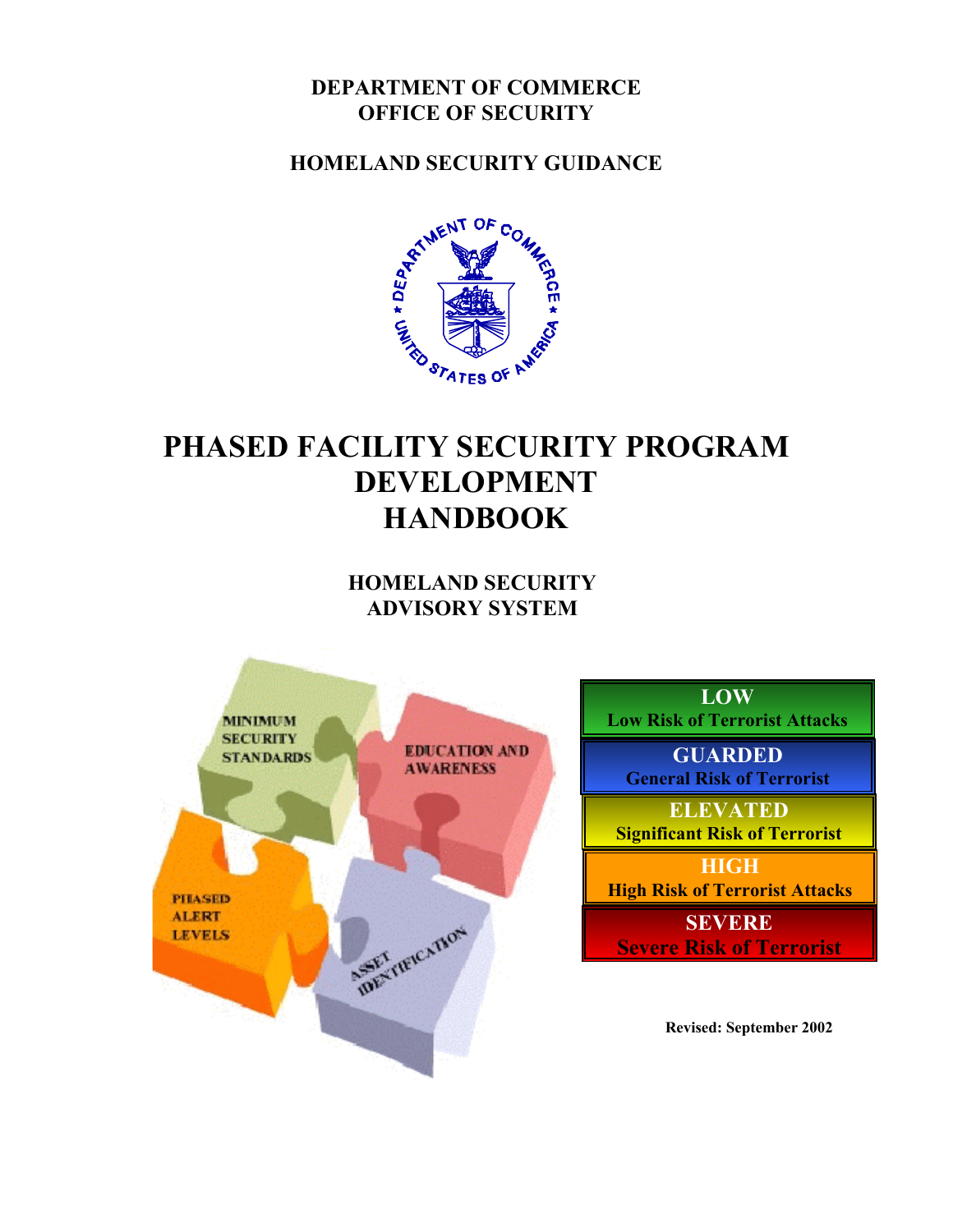### **CONTENTS**

Page

|                                                                                                                                                                                                                        | $1 - 2$                                                  |
|------------------------------------------------------------------------------------------------------------------------------------------------------------------------------------------------------------------------|----------------------------------------------------------|
| <b>Phased Security Program Development</b>                                                                                                                                                                             | $2 - 3$                                                  |
|                                                                                                                                                                                                                        | $\overline{2}$                                           |
|                                                                                                                                                                                                                        | $2 - 3$                                                  |
| Step 1. Determine your DOJ facility security level                                                                                                                                                                     | $\overline{2}$                                           |
|                                                                                                                                                                                                                        | $\overline{2}$                                           |
| Step 3. Review and Evaluate The DOJ Facility Minimum<br>Security Standards For Compliance and                                                                                                                          |                                                          |
|                                                                                                                                                                                                                        | 3                                                        |
|                                                                                                                                                                                                                        | 3                                                        |
|                                                                                                                                                                                                                        | 3                                                        |
| Step 6. Security Education and Awareness Training                                                                                                                                                                      | 3                                                        |
|                                                                                                                                                                                                                        | 3                                                        |
| <b>APPENDICES:</b>                                                                                                                                                                                                     |                                                          |
| DOJ Facility Security Level Definitions I-V<br>А.                                                                                                                                                                      | A <sub>1</sub>                                           |
| <b>DOJ Minimum Facility Security Standards</b><br><b>B.</b><br>Table 1. - Perimeter Security<br>Table 2. - Entry Security<br>Table 3. - Interior Security<br>Table 4. - Security Planning                              | B1<br>B <sub>2</sub><br>B <sub>3</sub><br>B <sub>4</sub> |
| C. Phased Security Alert Level Samples<br>DOJ Facility Security Level I Buildings<br>DOJ Facility Security Level II Buildings<br>DOJ Facility Security Level III Buildings<br>DOJ Facility Security Level IV Buildings | $C1 - C5$<br>$C6 - C10$<br>C11-C14<br>$C15-C19$          |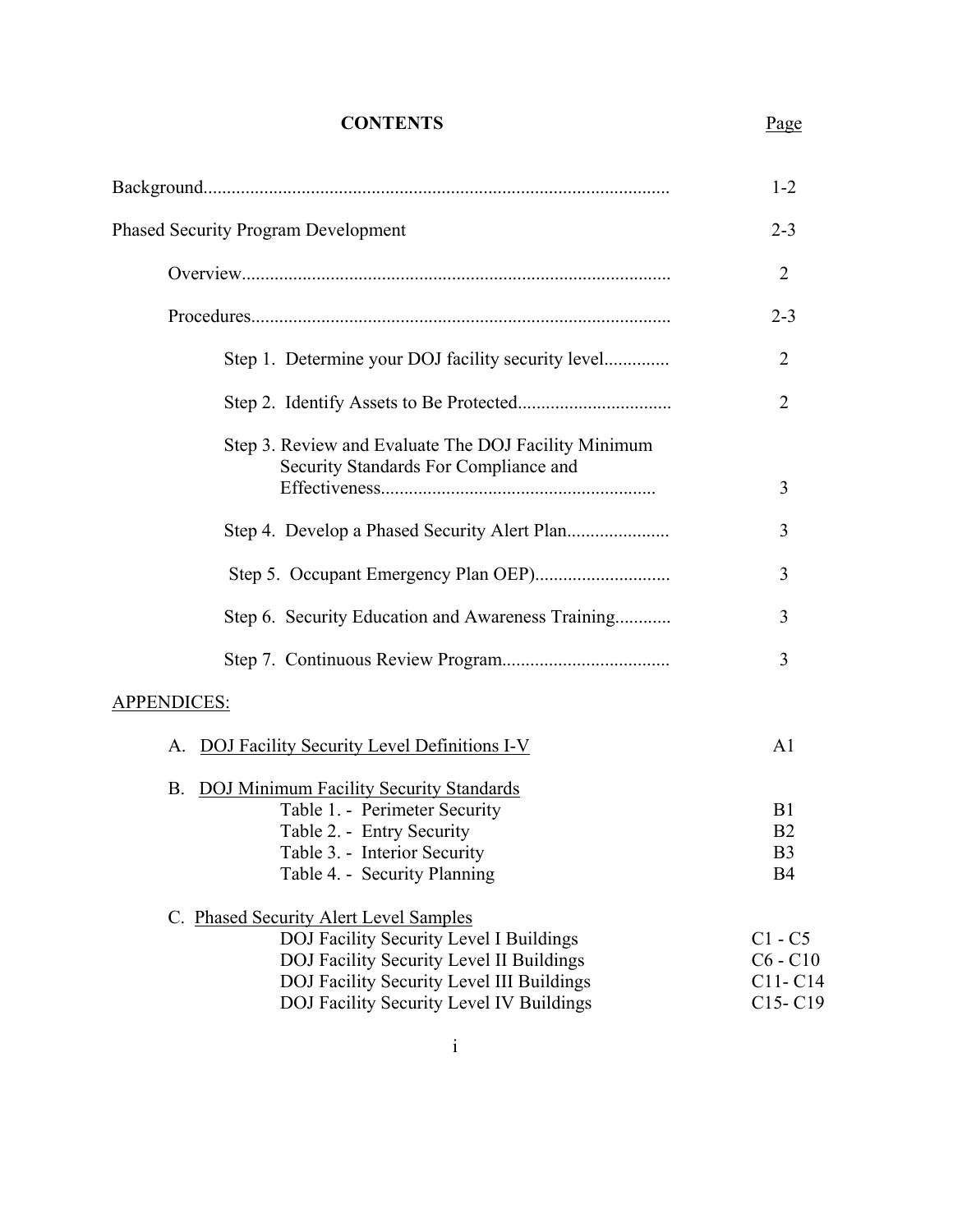#### **DEPARTMENT OF COMMERCE**

#### **DOJ FEDERAL FACILITY SECURITY LEVEL DETERMINATION MINIMUM SECURITY STANDARDS AND PHASED SECURITY ALERT SYSTEM**

#### **Background**

The day after the April 19, 1995, bombing of the Alfred P. Murrah Federal Building in Oklahoma City, the President directed the Department of Justice to assess the vulnerability of federal office buildings in the United States, particularly to acts of terrorism and other forms of violence. Because of its expertise in court security, the United States Marshal Service coordinated the study with the following participating federal agencies: Federal Bureau of Investigation, General Services Administration Federal Protective Service, Department of Defense, U.S. Secret Service, U.S. Department of State, Social Security Administration, and the Administrative Office of the U.S. Courts. Prior to the completion of this study and the issuance of the DOJ Vulnerability Assessment of Federal Facilities Report on June 28, 1995, there were no government-wide minimum standards for security at federal facilities.

The DOJ Vulnerability Assessment of Federal Facilities Report established 52 minimum security standards in five separate security levels (I, II, III, IV, V) with Level V being the highest risk level and Level I the lowest risk level. The DOJ criteria only considered such factors as square footage, tenant population, agency mission sensitivity, and volume of public contact. In the development of the minimum security standards for the five DOJ security levels, the study did not consider agency specific factors such as critical asset protection and essential mission capabilities. Appropriate agency management officials can make adjustments to the assigned risk level based on such factors.

The Department of Commerce (DOC) adopted the DOJ Vulnerability Assessment of Federal Facilities Report and the minimum security standards for federal facilities as the DOC minimum security standards for all DOC controlled facilities. It is the responsibility of DOC senior facility managers to know what their DOJ security level is, to implement the DOJ minimum security standards for their facility, and to evaluate, identify and implement additional security measures based on specific mission and critical asset protection requirements. Between 1996 and 1999, DOC Regional Security Officers (RSO) and Field Security Officers (FSO), in collaboration with DOC facility managers and NOAA's Administrative Support Centers, assigned a DOJ security level for every DOC-controlled facility based on the DOJ security level definitions.

Homeland Security Presidential Directive-3 (PD-3) was issued on March 12, 2002. Homeland Security PD-3 developed a National Homeland Security Advisory System to provide a comprehensive and effective means to disseminate information regarding the risk of terrorist acts to federal, state, and local authorities and to the American people. The Department of Commerce incorporated Homeland Security PD-3 initiatives into the Department's Phased Security Advisory System on June 30, 2002. This system provides warnings in the form of a set of graduated "Threat Conditions" or Alert Levels that would increase as the risk of the threat increases. The DOC Phased Security Advisory System creates a common vocabulary, context, and structure. At each Alert Level, DOC managers and employees will implement their corresponding Phased Security Alert Plan to reduce vulnerability or increase response capability during a period of heightened alert.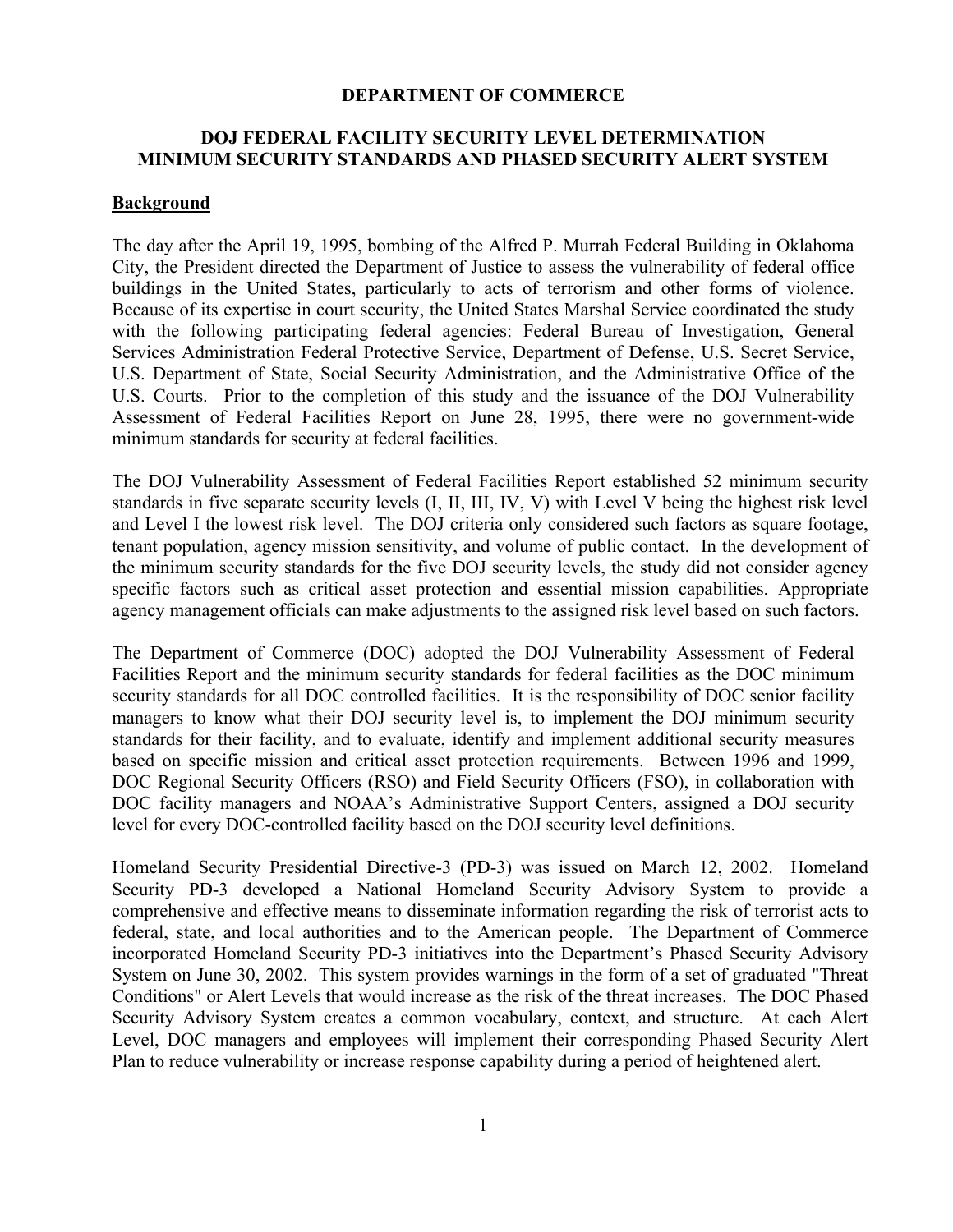The DOC Office of Security recognizes, however, that bringing some facilities up to the DOJ minimum security standards in all areas may not be feasible because of the nature of an existing lease, the unwillingness of a landlord to modify a lease, or a major structural problem. Each facility's security requirements and feasibility of meeting those requirements must be addressed on a building-by-building basis. The DOC/OSY stands committed to provide professional security services to DOC managers to determine individual facility security requirements by providing an Analytical Risk Management Security Survey.

#### **PHASED SECURITY PROGRAM DEVELOPMENT**

#### A. Overview:

To lessen the risk of any incidents or threats to DOC personnel or facilities and to provide a safe and secure environment that is as responsive as practical to mission requirements, appropriate security measures must be developed and correspond to changing threat conditions. The development of phased security procedures provides the DOC bureau and operating unit mangers with the ability to immediately increase their minimum security standards ("Security Alert Level 1,"Low") to a higher level security alert level to manage the risks. Facility managers must know what "Security Alert Low" means at their respective facility. Security contacts, facility managers, or those with responsibility to protect DOC personnel and property are required to develop phased security procedures for their facility. These procedures will be incorporated into the facility Occupant Emergency Plan (OEP) and the Continuity of Operations Plan (COOP).

Minimum security standards range from high security locks on all doors to a 24-hour armed guard force. Each facility manager is required to know the DOJ building security level for his or her facility and the minimum security standards that apply. Based on the facility's DOJ security level, phased security procedures will be developed that tie facility security measures directly to Homeland Security Alert Levels as identified in Homeland Security PD-3. Facility managers have the authority to raise the security alert level of their facility to correspond to local threat conditions or to provide added security measures during periods of potential threat from outside activities or groups, but cannot reduce protective measures set by higher authority. For assistance in applying levels to a particular facility, facility managers should contact their DOC servicing security officer or the DOC Office of Security headquarters.

#### B. Procedures:

**Step 1. DETERMINE DOJ FEDERAL FACILITY SECURITY LEVEL**: Each DOC facility must be assessed to determine the building security level based on the DOJ Facility security levels as defined in Appendix A with Level V being the highest risk level and Level I being the lowest. (Currently, the Department of Commerce does not have any Level V facility.) Review the DOJ Facility Security Level definitions below to determine your DOJ facility security level. In most cases, the facility DOJ facility security level was determined during a previous security survey. Contact your servicing security officer for that information and to discuss your determination.

**Step 2. IDENTIFY ASSETS TO BE PROTECTED:** Identify the assets you want to protect. Assets are normally identified into five categories: People, Facilities, Operational Equipment, Information, and Personal Property. Determine whether each asset is critical or non-critical to your mission.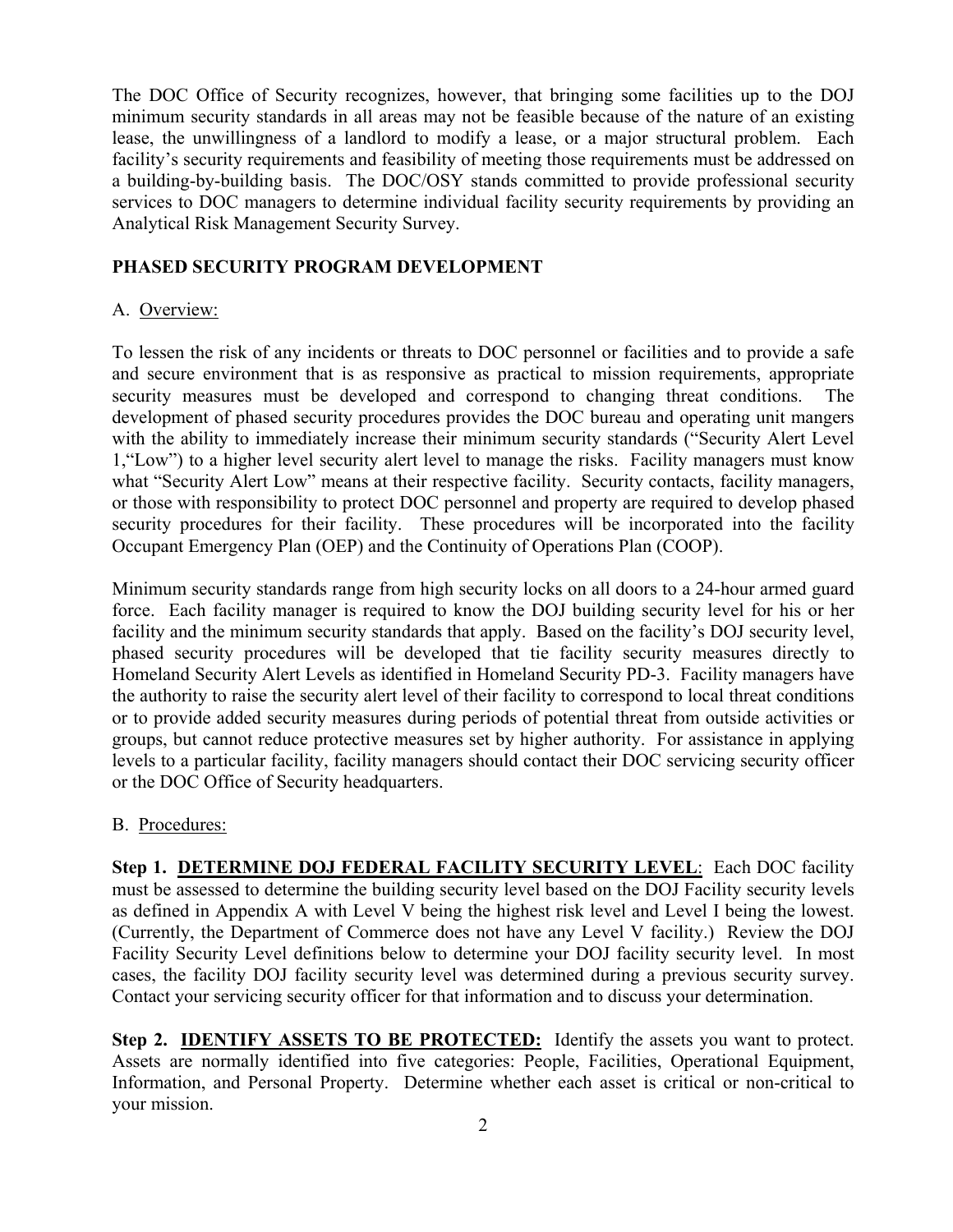**Step 3. REVIEW AND EVALUATE THE DOJ FACILITY MINIMUM SECURITY STANDARDS FOR COMPLIANCE AND EFFECTIVENESS:** The DOJ report established 52 minimum security standards in the categories of perimeter security, entry security, interior security, and security planning to be considered for a building based on its assessed DOJ security level. In Appendix B, the four tables identify the DOJ minimum security standards that are to be applied to each building on the basis of its designated DOJ facility security level. For example, control of facility parking is recommended as a minimum standard for buildings in security level III through V and recommended as desirable for buildings in security levels I and II.

 a. After determining your DOJ Facility Security Level and reviewing the associated DOJ minimum security standards, evaluate each minimum standard for compliance and implement those minimum standards with which your facility is not in compliance.

 b. The DOJ minimum security standards may not adequately provide the appropriate level of protection for all your assets. Senior facility managers shall evaluate, identify, and implement additional site-specific minimum security measures as necessary. These additional security measures will become part of your site-specific minimum security standards for your facility and Phased Security Alert Level "Low" in your Phased Security Plan.

**Step 4. DEVELOP A PHASED SECURITY ALERT PLAN:** Facility managers are required to develop phased security alert procedures for their respective facilities in accordance with Homeland Security PD-3. The guidelines for security alert levels provide a five-tiered set of security measures to be implemented based on your DOJ Facility Security level, minimum security standards, and the nature or degree of the threat. Some actions may be required in a particular facility for specific building security levels and other measures may apply after consultation with the servicing security officer or by the direction of the Director for Security. Sample Phased Security Alert Plans for each DOJ facility security level are provided in Appendix C.

**Step 5. INCORPORATE THE PHASED ALERT PLAN INTO THE OCCUPANT EMERGENCY PLAN (OEP):** The Phased Security Alert Plan must be incorporated into the facility OEP and become part of the COOP.

**Step 6. ESTABLISH AN EDUCATION AND AWARENESS TRAINING PLAN**:All assigned facility personnel, both federal and contractors must be provided training so they fully understand the Phased Security Alert Plan and their individual roles and responsibilities.

**Step 7. PROVIDE CONTINUAL REVIEW OF THE PROGRAM:** Senior facility managers will review and update their Phased Security Alert Plan annually or sooner as threat, mission, or operational changes dictate.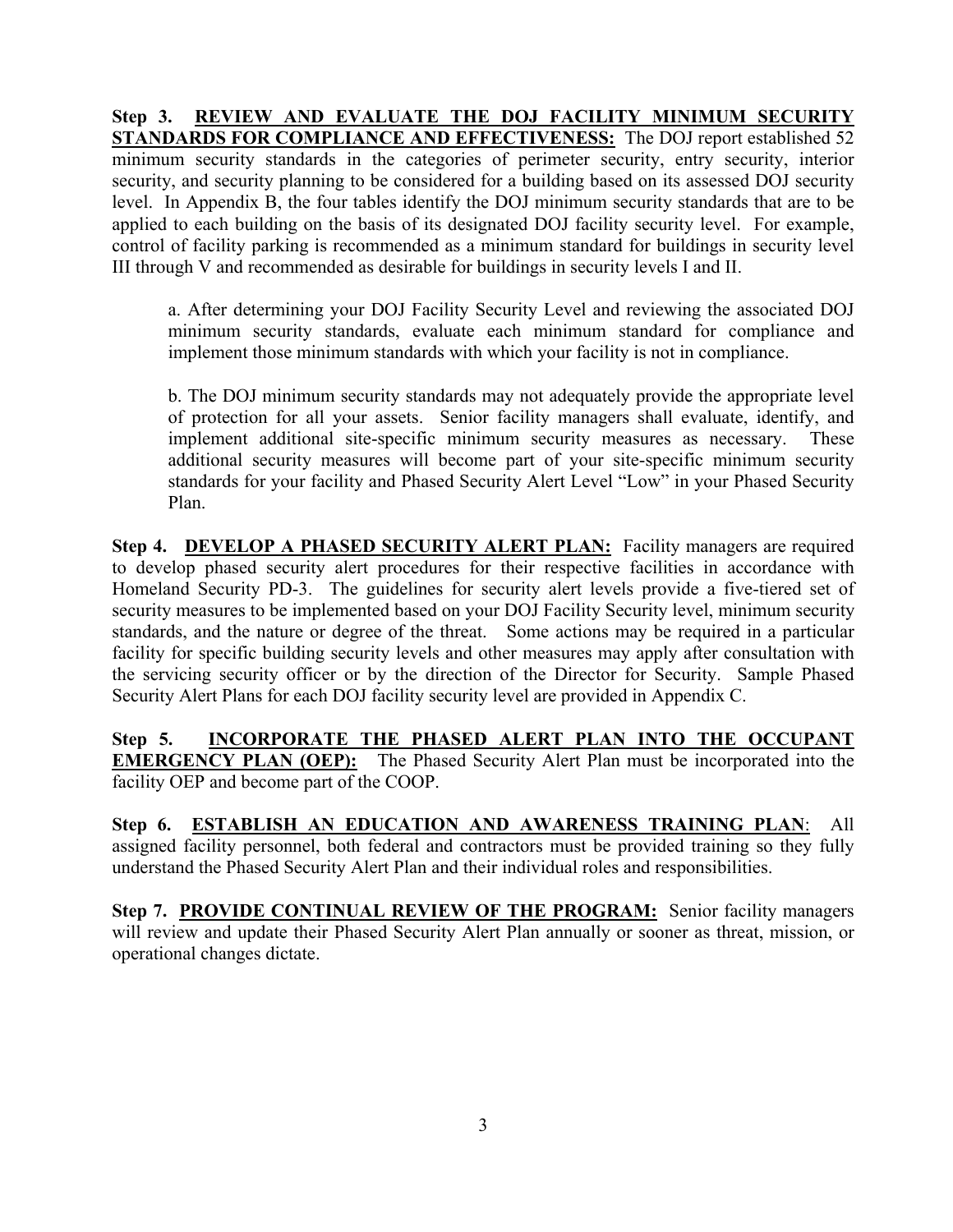#### **DOJ VULNERABILITY ASSESSMENT OF FEDERAL FACILITIES BUILDING SECURITY LEVELS**

### **Definition:**

Level V: A building that contains mission functions critical to national security, such as the Pentagon or CIA Headquarters. A Level V building should be similar to a Level IV building in terms of number of employees and square footage. It should have at least the security features of a Level IV building. The missions of Level V buildings require that tenant agencies secure the site according to their own requirements.

 Level IV: A building that has more than 450 federal employees; a high volume of public contact; more than 150,000 square feet of space; tenant agencies that may include highrisk law enforcement and intelligence agencies, courts, and judicial offices; and highly sensitive government records.

Level III: A building with 151 to 450 federal employees; moderate/high volume of public contact; 80,000 to 150,000 square feet of space; and tenant agencies that may include law enforcement agencies; court/related agencies and functions, and government records and archives. (According to GSA, at the request of the Judiciary, GSA changed the designation of a number of buildings housing agencies with court and court-related functions from Level III to Level IV.)

 Level II: A building that has 11 to 150 federal employees; moderate volume of public contact; 2,500 to 80,000 square feet of space; and federal activities that are routine in nature, similar to commercial activities.

 Level I: A building that has 10 or fewer federal employees; low volume of public contact or contact with only a small segment of the population; and 2,500 or less square feet of space, such as a small "store front" type of operation.

Source: Vulnerability Assessment of Federal Facilities, Department of Justice, June 28, 1995.

APPENDIX A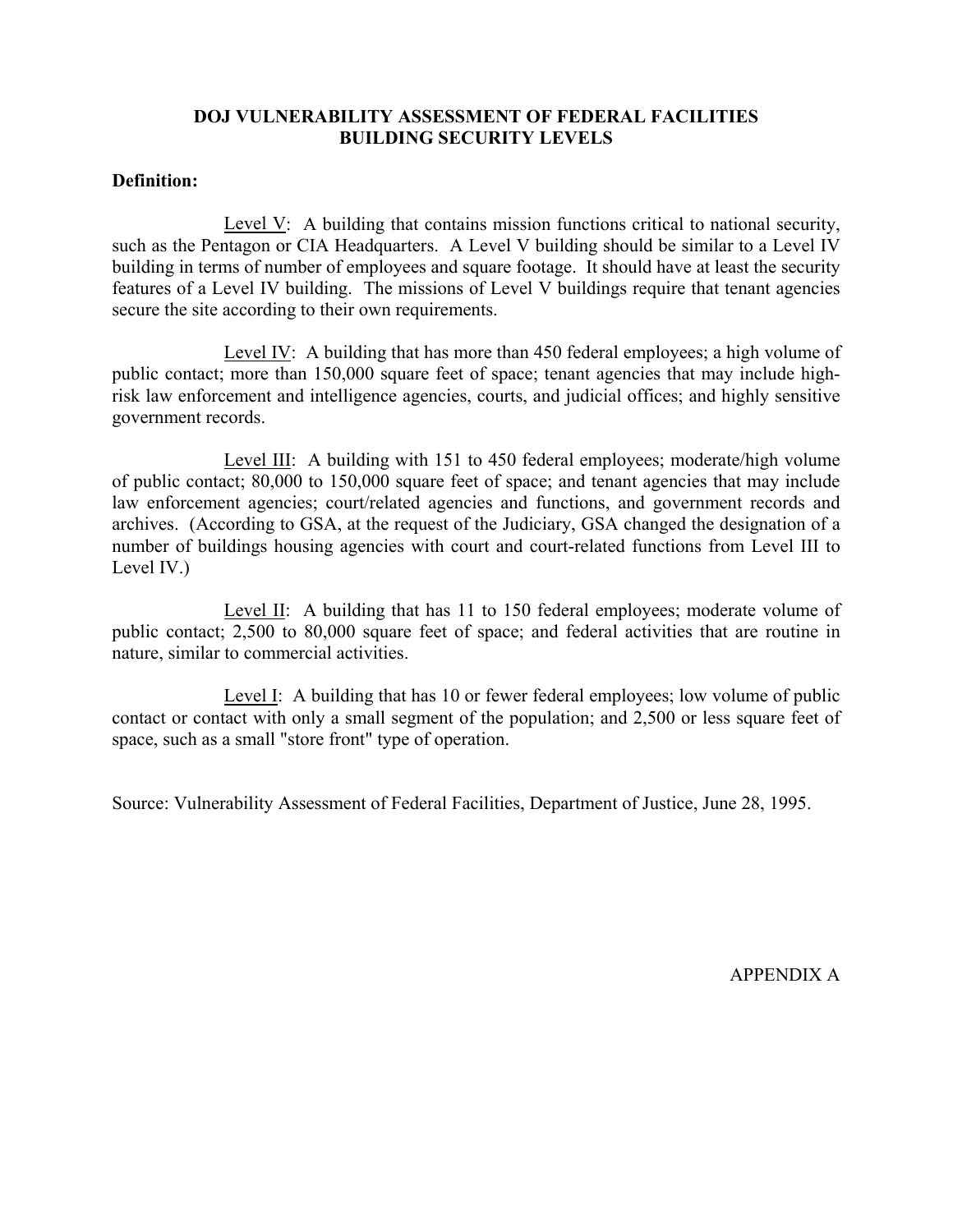### **DOJ FEDERAL FACILITY MINIMUM SECURITY STANDARDS**

| PERIMETER SECURITY                                                                  | <b>Facility Security Level</b> |              |   |                           |                |
|-------------------------------------------------------------------------------------|--------------------------------|--------------|---|---------------------------|----------------|
|                                                                                     | $\mathbf I$                    | $\mathbf{I}$ | Ш | IV                        | $\mathbf{V}$   |
| Parking                                                                             |                                |              |   |                           |                |
| Control of facility parking                                                         | D                              | D            | M | M                         | M              |
| Control of adjacent parking                                                         | D                              | D            | D | $\mathbf{F}$              | $\overline{F}$ |
| Avoid leases in which parking cannot be controlled                                  | D                              | D            | D | D                         | D              |
| Leases should provide security control for parking                                  | D                              | D            | D | D                         | D              |
| Post signs and arrange for towing unauthorized<br>Vehicles                          | $\overline{F}$                 | F            | M | M                         | M              |
| ID system and procedures for authorized parking<br>(placard, decal, card key, etc.) | D                              | D            | M | M                         | M              |
| Adequate lighting for parking areas                                                 | D                              | D            | M | M                         | M              |
| Closed circuit television (CCTV) monitoring                                         |                                |              |   |                           |                |
| CCTV surveillance cameras with time lapse video<br>Recording                        | D                              | F            | F | M                         | M              |
| Post signs advising of 24 hour video surveillance                                   | D                              | F            | F | M                         | M              |
| Lighting                                                                            |                                |              |   |                           |                |
| Lighting with emergency power backup                                                | M                              | M            | M | M                         | M              |
| <b>Physical barriers</b>                                                            |                                |              |   |                           |                |
| Extend physical perimeter with concrete and/or steel<br><b>Barriers</b>             | N/A                            | N/A          | D | $\overline{F}$            | F              |
| Parking barriers                                                                    | N/A                            | N/A          | D | $\boldsymbol{\mathrm{F}}$ | $\mathbf{F}$   |

Table 1: Recommended Minimum Security Standards--Perimeter Security

Legend:

Minimum standard = M Standard based on facility evaluation = F Desirable =  $D$ Not applicable  $=N/A$ 

Source: Vulnerability Assessment of Federal Facilities, Department of Justice, June 28, 1995.

B1 APPENDIX B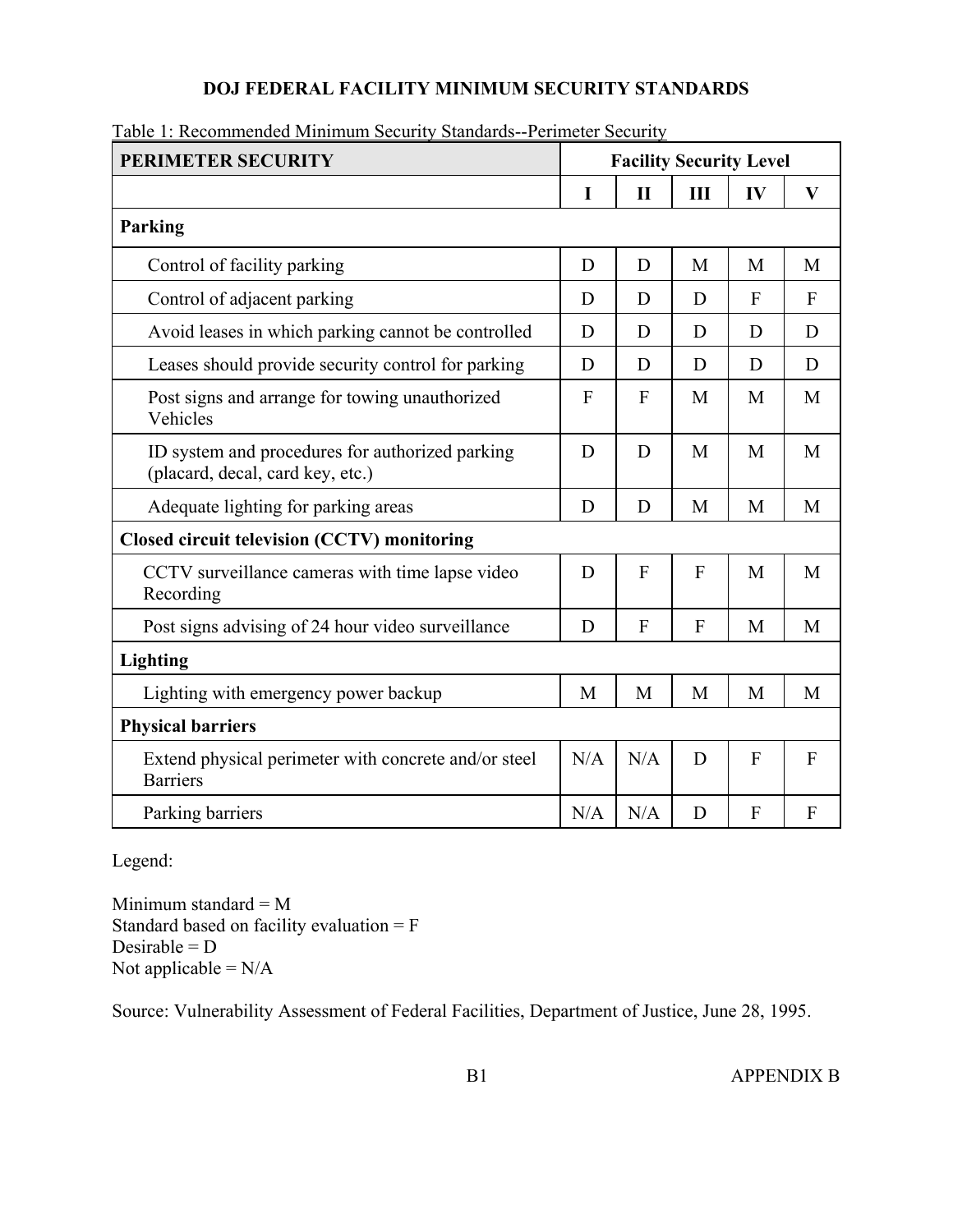| Table 2: Recommended Minimum Security Standards--Entry Security |  |  |
|-----------------------------------------------------------------|--|--|
|                                                                 |  |  |

| <b>ENTRY SECURITY</b>                                                                        | <b>Facility Security Level</b> |              |                |              |              |
|----------------------------------------------------------------------------------------------|--------------------------------|--------------|----------------|--------------|--------------|
|                                                                                              | 1                              | $\mathbf{I}$ | Ш              | IV           | $\mathbf{V}$ |
| <b>Receiving/Shipping</b>                                                                    |                                |              |                |              |              |
| Review receiving/shipping procedures (current)                                               | M                              | M            | M              | M            | M            |
| Implement receiving/shipping procedures (modified)                                           | D                              | F            | M              | M            | M            |
| <b>Access control</b>                                                                        |                                |              |                |              |              |
| Evaluate facility for security guard requirements                                            | D                              | $\mathbf{F}$ | M              | M            | M            |
| Security guard patrol                                                                        | D                              | D            | $\mathbf{F}$   | $\mathbf{F}$ | $\mathbf{F}$ |
| Intrusion detection system with central monitoring<br>capability                             | D                              | F            | M              | M            | M            |
| Upgrade to current life safety standards (fire<br>detection, fire suppression systems, etc.) | M                              | M            | M              | M            | M            |
| <b>Entrances/Exits</b>                                                                       |                                |              |                |              |              |
| X-ray and magnetometer at public entrances                                                   | N/A                            | D            | $\overline{F}$ | F            | M            |
| Require x-ray screening of all mail/packages                                                 | N/A                            | D            | $\mathbf{F}$   | M            | M            |
| Peepholes                                                                                    | $\mathbf F$                    | F            | N/A            | N/A          | N/A          |
| Intercom                                                                                     | $\overline{F}$                 | F            | N/A            | N/A          | N/A          |
| Entry control with CCTV and door strikes                                                     | D                              | F            | N/A            | N/A          | N/A          |
| High security locks                                                                          | M                              | M            | M              | М            | M            |

Legend: Minimum standard =  $M$ Standard based on facility evaluation = F Desirable =  $D$ Not applicable  $=N/A$ 

Source: Vulnerability Assessment of Federal Facilities, Department of Justice, June 28, 1995.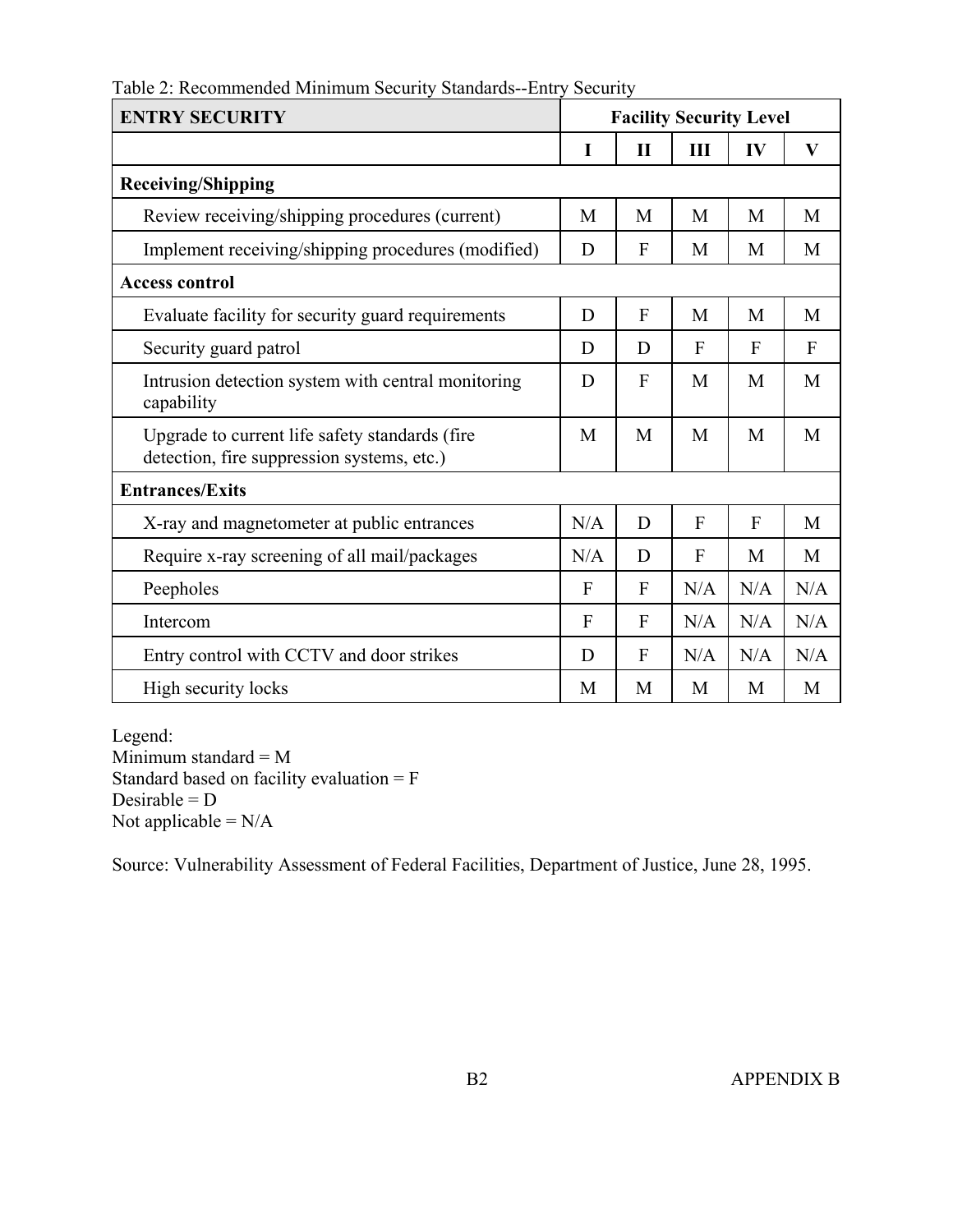| Table 3: Recommended Minimum Security Standards--Interior Security |  |  |  |
|--------------------------------------------------------------------|--|--|--|
|                                                                    |  |  |  |

| <b>INTERIOR SECURITY</b>                                                                                        | <b>Facility Security Level</b> |              |              |    |              |
|-----------------------------------------------------------------------------------------------------------------|--------------------------------|--------------|--------------|----|--------------|
|                                                                                                                 | I                              | $\mathbf{I}$ | Ш            | IV | $\mathbf{V}$ |
| <b>Employee/Visitor identification</b>                                                                          |                                |              |              |    |              |
| Agency photo ID for all personnel displayed at all<br>Times                                                     | N/A                            | D            | F            | M  | M            |
| Visitor control/screening system                                                                                | D                              | M            | M            | M  | M            |
| Visitor identification accountability system                                                                    | N/A                            | D            | $\mathbf{F}$ | M  | M            |
| Establish ID issuing authority                                                                                  | F                              | F            | F            | M  | M            |
| <b>Utilities</b>                                                                                                |                                |              |              |    |              |
| Prevent unauthorized access to utility areas                                                                    | $\mathbf{F}$                   | $\mathbf{F}$ | M            | M  | M            |
| Provide emergency power to critical systems (alarm<br>systems, radio communications, computer facilities, etc.) | M                              | M            | M            | M  | M            |
| <b>Occupant emergency plans</b>                                                                                 |                                |              |              |    |              |
| Examine occupant emergency plans (OEP)<br>contingency procedures based on threats                               | M                              | M            | M            | M  | M            |
| OEP in place, updated annually, periodic testing<br>Exercise                                                    | M                              | M            | M            | M  | M            |
| Assign & train OEP officials (assignment based on<br>largest tenant in facility)                                | M                              | M            | M            | M  | M            |
| Annual tenant training                                                                                          | M                              | M            | M            | M  | M            |
| <b>Daycare centers</b>                                                                                          |                                |              |              |    |              |
| Evaluate whether to locate daycare facilities in<br>buildings with high threat activities                       | N/A                            | M            | M            | M  | M            |
| Compare feasibility of locating daycare in facilities<br>outside locations                                      | N/A                            | M            | M            | M  | M            |

Legend: Minimum standard = M Standard based on facility evaluation = F Desirable =  $D$ Not applicable  $=N/A$ 

Source: Vulnerability Assessment of Federal Facilities, Department of Justice, June 28, 1995.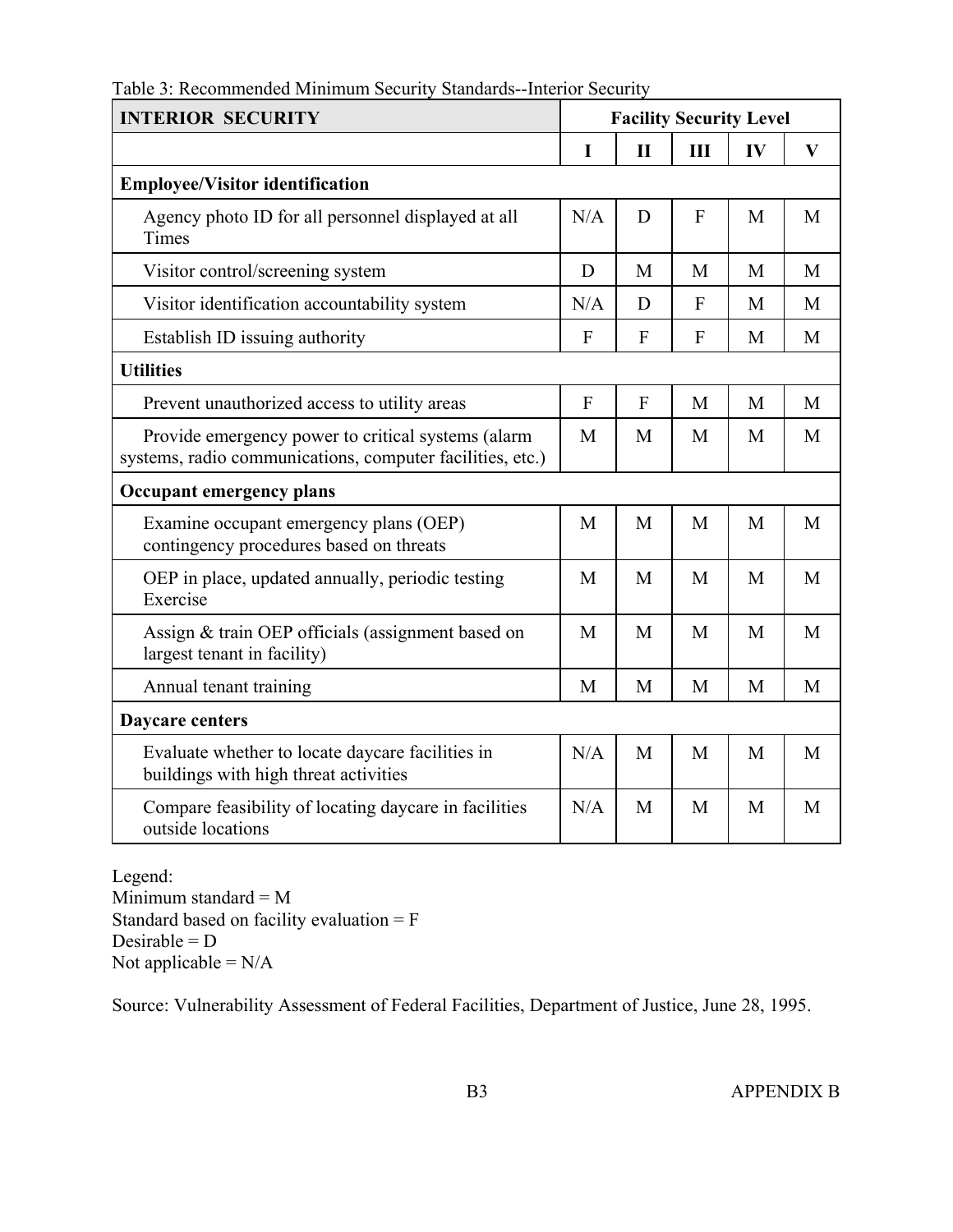### Table 4: Recommended Minimum Security Standards--Security Planning

| <b>SECURITY PLANNING</b>                                                                                                      |                  | <b>Facility Security Level</b> |              |              |              |
|-------------------------------------------------------------------------------------------------------------------------------|------------------|--------------------------------|--------------|--------------|--------------|
|                                                                                                                               | I                | $\mathbf{I}$                   | III          | IV           | $\mathbf{V}$ |
| <b>Intelligence Sharing</b>                                                                                                   |                  |                                |              |              |              |
| Establish law enforcement agency/security liaisons                                                                            | M                | M                              | M            | M            | M            |
| Review/establish procedure for intelligence receipt<br>and dissemination                                                      | M                | M                              | M            | M            | M            |
| Establish uniform security/threat nomenclature                                                                                | M                | M                              | M            | M            | M            |
| <b>Training</b>                                                                                                               |                  |                                |              |              |              |
| Conduct annual security awareness training                                                                                    | M                | M                              | M            | M            | M            |
| Establish standardized unarmed guard qualifications/<br>training requirements                                                 | M                | M                              | M            | M            | M            |
| Establish standardized armed guard qualifications/<br>training requirements                                                   | M                | M                              | M            | M            | M            |
| <b>Tenant Assignment</b>                                                                                                      |                  |                                |              |              |              |
| Co-locate agencies with similar security needs                                                                                | D                | D                              | D            | D            | D            |
| Do not co-locate high/low risk agencies                                                                                       | D                | D                              | D            | D            | D            |
| <b>Administrative Procedures</b>                                                                                              |                  |                                |              |              |              |
| Establish flexible work schedule in high threat/high<br>risk areas to minimize employee vulnerability to<br>criminal activity | F                | F                              | D            | D            | D            |
| Arrange for employee parking in/near building after<br>normal work hours                                                      | $\boldsymbol{F}$ | F                              | F            | $\mathbf{F}$ | F            |
| Conduct background security checks and/or establish<br>security control procedures for service contract<br>personnel          | M                | M                              | M            | M            | M            |
| <b>Construction/Renovation</b>                                                                                                |                  |                                |              |              |              |
| Install Mylar film on all exterior windows (shatter<br>protection)                                                            | D                | D                              | $\mathbf{F}$ | M            | M            |
| Review current projects for blast standards                                                                                   | M                | M                              | M            | M            | M            |
| Review/establish uniform standards for construction                                                                           | M                | M                              | M            | M            | M            |
| Review/establish new design standards for blast<br>Resistance                                                                 | $\boldsymbol{F}$ | $\mathbf{F}$                   | M            | M            | M            |
| Establish street setback for new construction                                                                                 | D                | D                              | F            | M            | M            |
| Legend: Minimum standard = $M$                                                                                                |                  |                                |              |              |              |

 Standard based on facility evaluation = F Desirable =  $D$ 

Not applicable  $=N/A$ 

Source: Vulnerability Assessment of Federal Facilities, Department of Justice, June 28, 1995.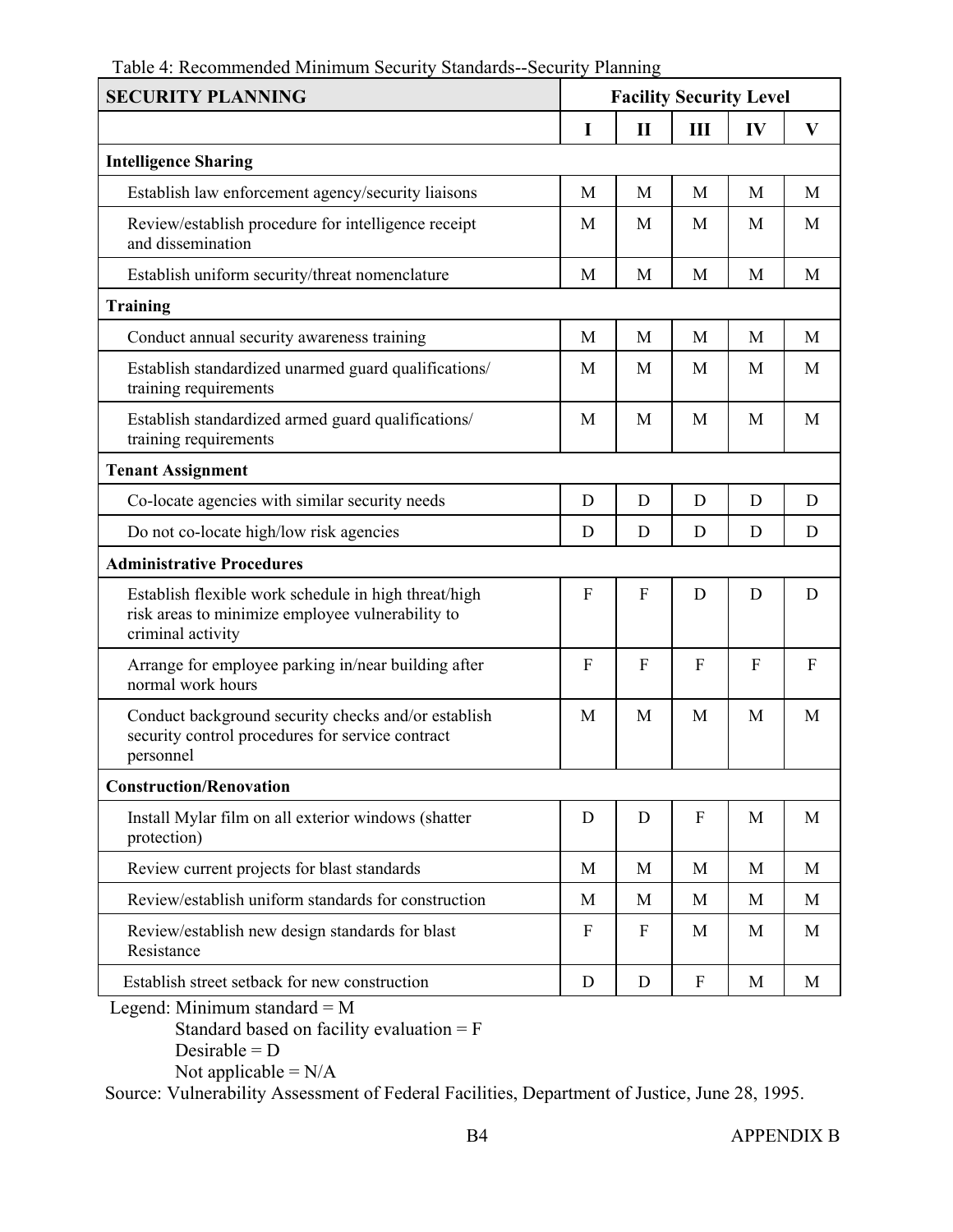# **DEPARTMENT OF COMMERCE**

# **DOJ/DOC LEVEL (I) BUILDING**

### **PHASED SECURITY ALERT GUIDELINES**

### **ALERT LEVEL ONE Low Condition (Green)**



This condition is declared when a general threat of possible terrorist activity exists but warrants only a normal security posture. DOC operating units should consider the following general measures in addition to agency-specific protective measures that have been developed and implemented:

### **REQUIRED ACTIONS**

- Refine and exercise preplanned protective measures, as appropriate.
- Ensure personnel receive proper training on the Homeland Security Advisory System and specific preplanned facility/agency protective measures.
- Institute a process to assure that all facilities are regularly assessed for vulnerabilities to terrorist attacks and all reasonable measures are taken to reduce these vulnerabilities.

### **ALERT LEVEL TWO Guarded Condition (Blue)**

**GUARDED General Risk of Terrorist** 

These actions are taken when there is a general threat of possible terrorist activity against customers, visitors, and facilities, the nature and extent of which are unpredictable and circumstances do not justify full implementation of Alert Level Three. The actions must be capable of being maintained indefinitely. In addition to the protective measures taken in the previous Alert Level, DOC operating units should implement additional and/or agency-specific protective measures as necessary:

- Continue all measures listed in Alert Level One.
- Check communications with designated emergency response or command locations.
- Review and update your continuity of operations plan (COOP) and emergency occupant plan (OEP) response procedures to include checking communications with designated emergency response personnel and agency phone trees.
- Provide your employees with any information that would strengthen their ability to act appropriately.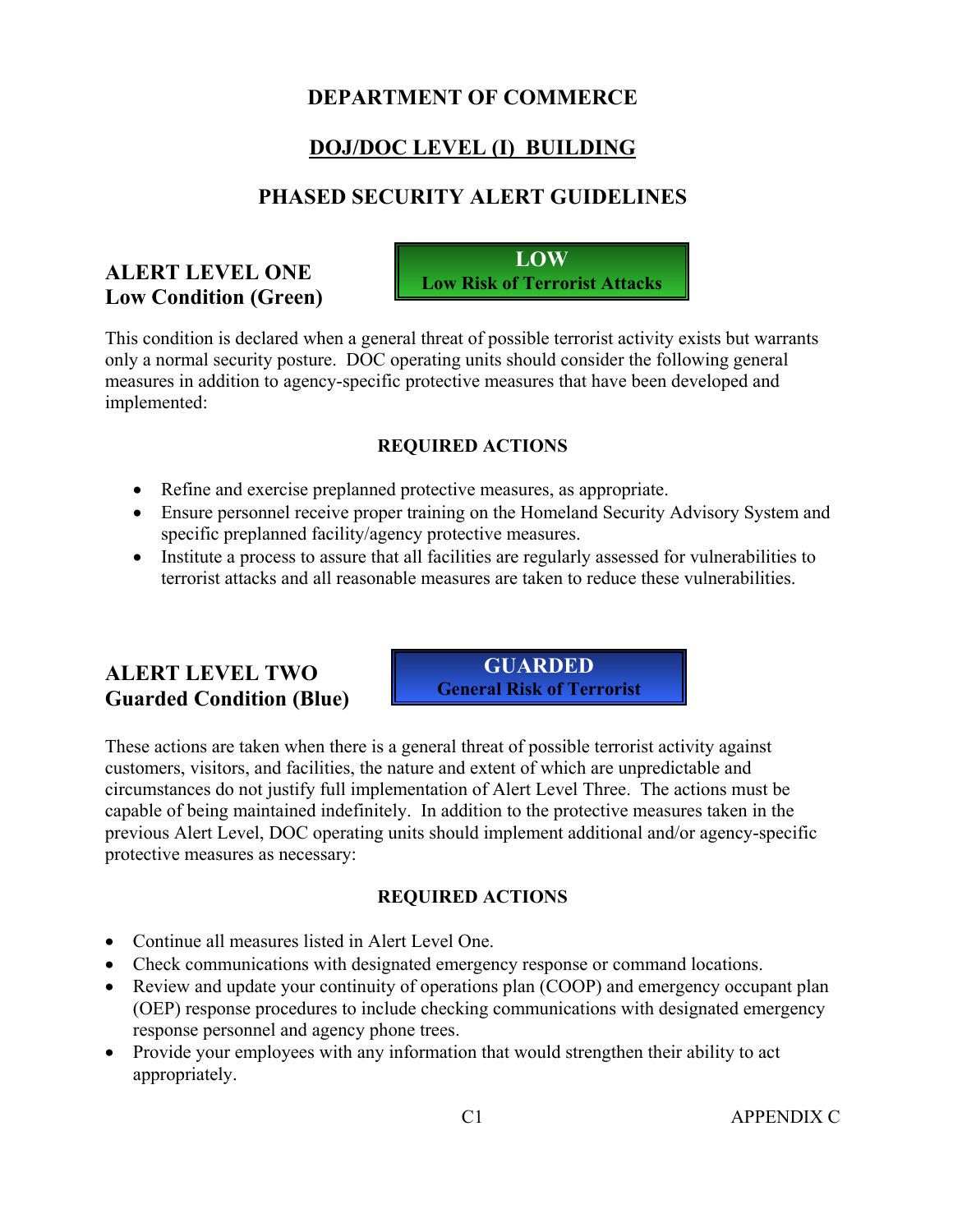- At regular intervals, remind employees to be suspicious and inquisitive about strangers, particularly those carrying suitcases or other containers. Watch for suspicious vehicles on or adjacent to federal property. Watch for abandoned parcels or suitcases and any unusual activity.
- Ensure the building managers or representatives with access to building plans and occupant emergency plans are available at all times.
- Review all plans and requirements related to the implementation of higher security alert levels.

(Based on the threat and personnel available)

- Increase security spot checks of vehicles and persons entering federal property.
- Limit access points for vehicles and personnel commensurate with a reasonable flow of traffic.
- Require U.S. Government identification for employees and state driver's license or comparable valid identification for visitors.
- Inspect and search all packages, handbags, and other containers, except those carried by persons displaying U.S. Government credentials. **DENY ENTRANCE TO ALL PERSONS WHO REFUSE THIS INSPECTION.**
- Check basement, engineering spaces, heating and air conditioning ducts, shrubbery, and potential entry points such as roof openings, steam and other utility tunnels, doors, and windows.
- Secure buildings, rooms, and storage areas not in regular use.
- Consult with local authorities on the threat and mutual anti-terrorism measures.
- Review and coordinate security measures for high-risk personnel as appropriate.
- After normal duty hours, ensure exterior and parking area lighting is operating properly in order to discourage intruders.

### **ALERT LEVEL THREE Elevated Condition (Yellow)**

**ELEVATED Significant Risk of Terrorist Attacks**

These actions are taken when an increased and more predictable threat of terrorist activity exists. These actions must be capable of being maintained for weeks without causing undue hardship, affecting the operations of our customers, and aggravating relations with local authorities. An Elevated Condition is declared when there is a significant risk of terrorist attacks. In addition to the protective measures taken in the previous Threat Conditions, DOC operating units should implement the following general measures and/or agency-specific protective measures as necessary: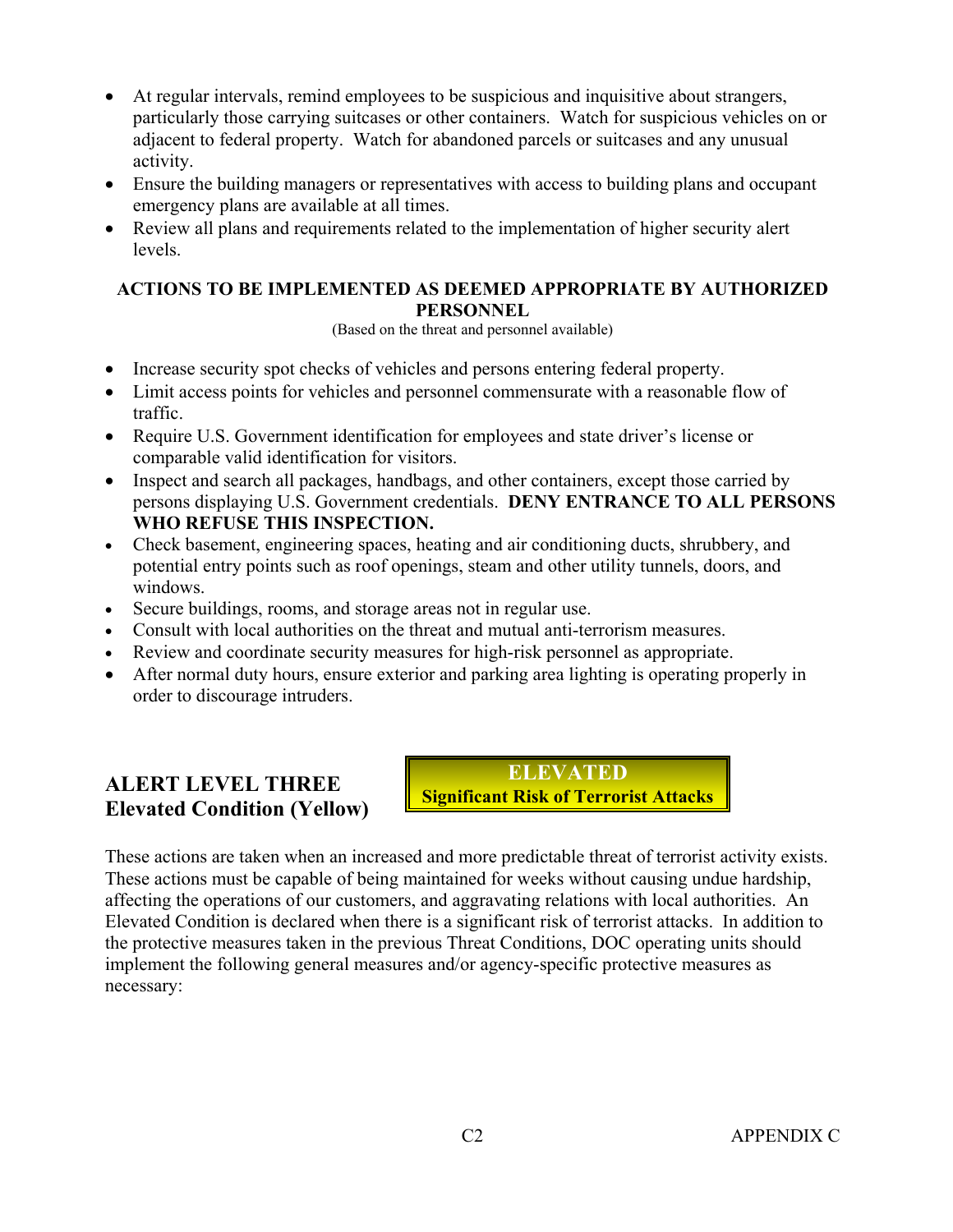- Continue all measures listed in Alert Level Two.
- Increase the surveillance of critical locations.
- Coordinate emergency plans as appropriate with nearby jurisdictions.
- Assess whether the precise characteristics of the threat require the further refinement of preplanned protective measures.
- Implement contingency and emergency response plans, as appropriate.
- Warn customers of any potential form of terrorist attack.
- Keep all personnel involved in implementing anti-terrorist contingency plans on call.
- Check plans for the implementation of the next alert level.
- At the beginning and end of each workday, as well as at other regular and frequent intervals, inspect the interior and exterior of buildings (those in regular use) for suspicious packages.

#### **ACTIONS TO BE IMPLEMENTED AS DEEMED APPROPRIATE BY AUTHORIZED PERSONNEL**

(Based on the threat and personnel available)

- Move unchecked cars and objects (i.e. crates, trash containers, etc.) at least 100 feet from buildings. Use other measures when distance cannot be achieved.
- Direct personnel who handle mail and deliveries to examine incoming material (above the regular examination process) for letter or parcel bombs.
- To build confidence among staff, increase contacts with individuals responsible for activities such as child care centers and agencies with high amounts of personal threat reporting.
- Make customers aware of the general situation in order to stop rumors and prevent unnecessary alarm.
- Implement additional security measures for high-risk personnel as appropriate.
- Consult local authorities on threat and mutual anti-terrorism measures.
- After normal duty hours, require all employees and visitors to sign the building register upon entering and leaving the building.

### **ALERT LEVEL FOUR High Condition (Orange)**

**HIGH High Risk of Terrorist Attacks**

These actions are taken when an incident occurs or intelligence is received indicating that some form of terrorist action against customers and facilities is likely. Implementation of measures in this alert level for more than a short period probably will create hardship, affect the operations of our customers, and significantly increase operating costs. A High Condition is declared when there is a high risk of terrorist attacks. In addition to the protective measures taken in the previous Threat Conditions, DOC operating units should implement the following general measures and/or agency-specific protective measures as necessary: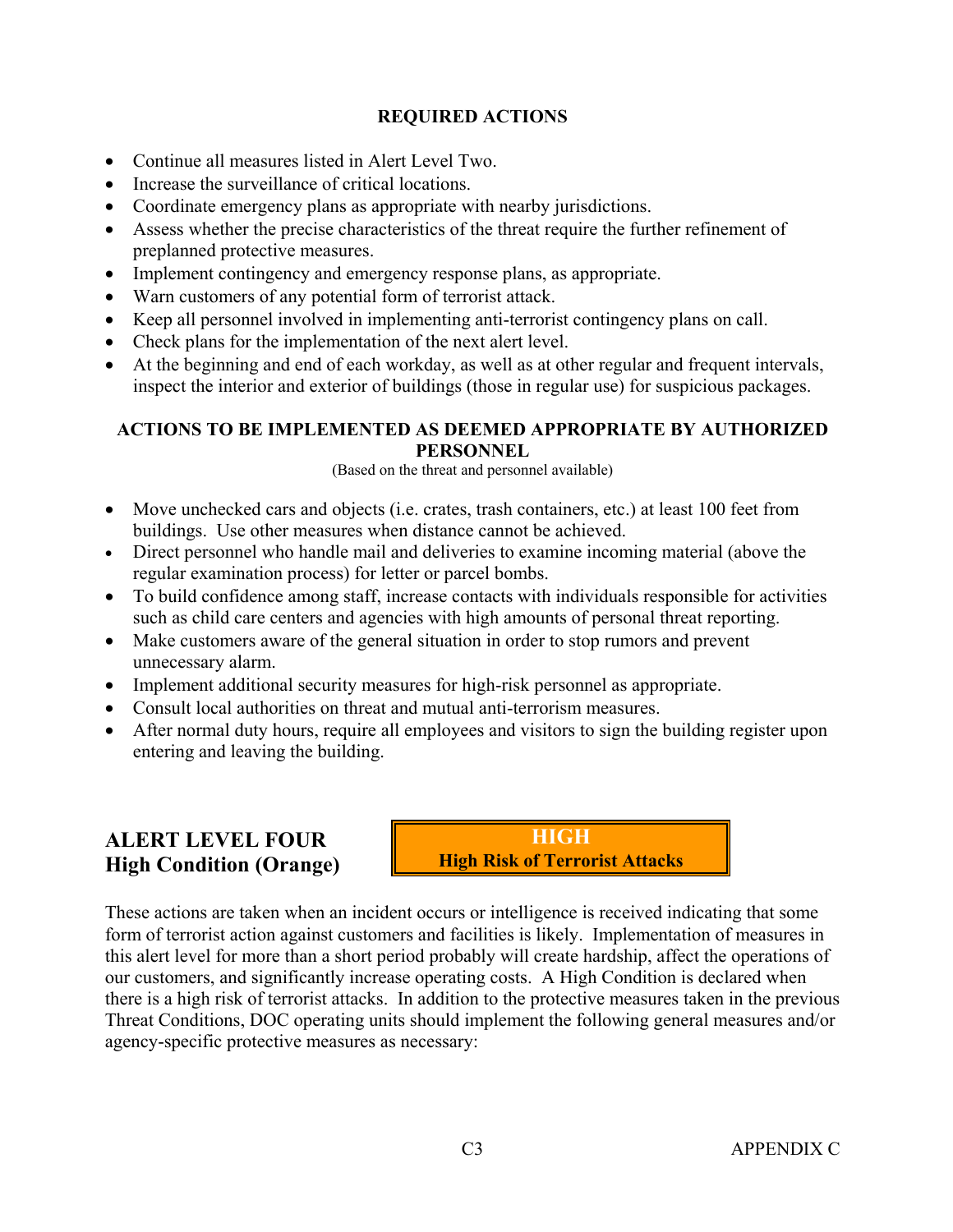- Continue or introduce all measures listed in Alert Level Three.
- Coordinate necessary security efforts with Federal, State, and local law enforcement agencies or any National Guard or other appropriate armed forces organizations; keep all security personnel on immediate recall.
- Take additional precautions at public events and consider alternative venues or even cancellation.
- Prepare to execute continuity of operations plan, such as moving to an alternate site or dispersing the workforce.
- Restrict threatened facility access to essential personnel only.

### **ACTIONS TO BE IMPLEMENTED AS DEEMED APPROPRIATE BY AUTHORIZED PERSONNEL**

(Based on the threat and personnel available)

- Limit facility access points to the absolute minimum.
- Protect all designated vulnerable points.
- Strictly enforce control of entry. Randomly search vehicles.
- Increase patrol tempo of security guards and police officers.
- Erect barriers and obstacles to control traffic flow
- Consult with local authorities about closing public streets that might make facilities more vulnerable to attacks.
- Restrict outside vehicular parking to 300 feet from the facility. Use other measures where distance cannot be achieved.

# **ALERT LEVEL FIVE Severe Condition (Red)**

**SEVERE Severe Risk of Terrorist Attacks** 

These actions are taken in the immediate area where a terrorist attack has occurred or when intelligence has been received that terrorist action against a specific location or person is imminent. Normally this alert level is declared as a localized condition. A Severe Condition reflects a severe risk of terrorist attacks. Under most circumstances, the protective measures for a Severe Condition are not intended to be sustained for substantial periods of time. In addition to the protective measures in the previous Threat Conditions, DOC operating units should implement the following general measures and/or agency-specific protective measures as necessary:

- Continue all actions listed in Alert Level Four.
- Assign emergency response personnel and preposition and mobilize specially trained teams or resources.
- Monitor, redirect, or constrain transportation systems.
- Increase or redirect personnel to address critical emergency needs.
- As directed by authorized officials, close the facility.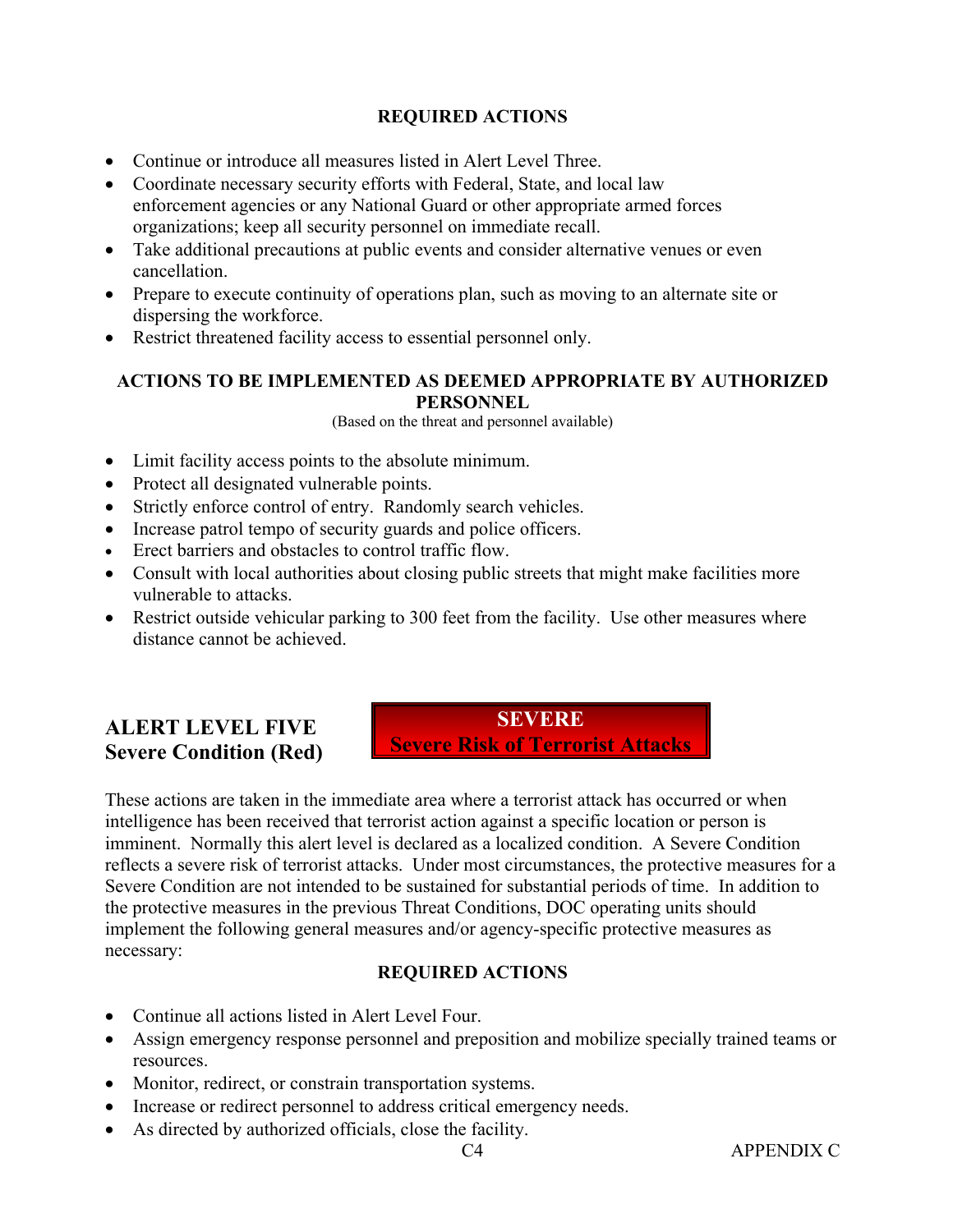(Based on the threat and personnel available)

- Control access and implement positive identification of all individuals with **NO EXCEPTIONS.**
- Thoroughly search all suitcases, briefcases, and packages brought into the building.
- Augment security guards as necessary.
- Search all vehicles and their contents before allowing entrance to the building.
- Make frequent checks of the exterior of the buildings and parking areas.
- Coordinate the possible closing of public streets and facilities with local authorities.
- Activate the facility OEP.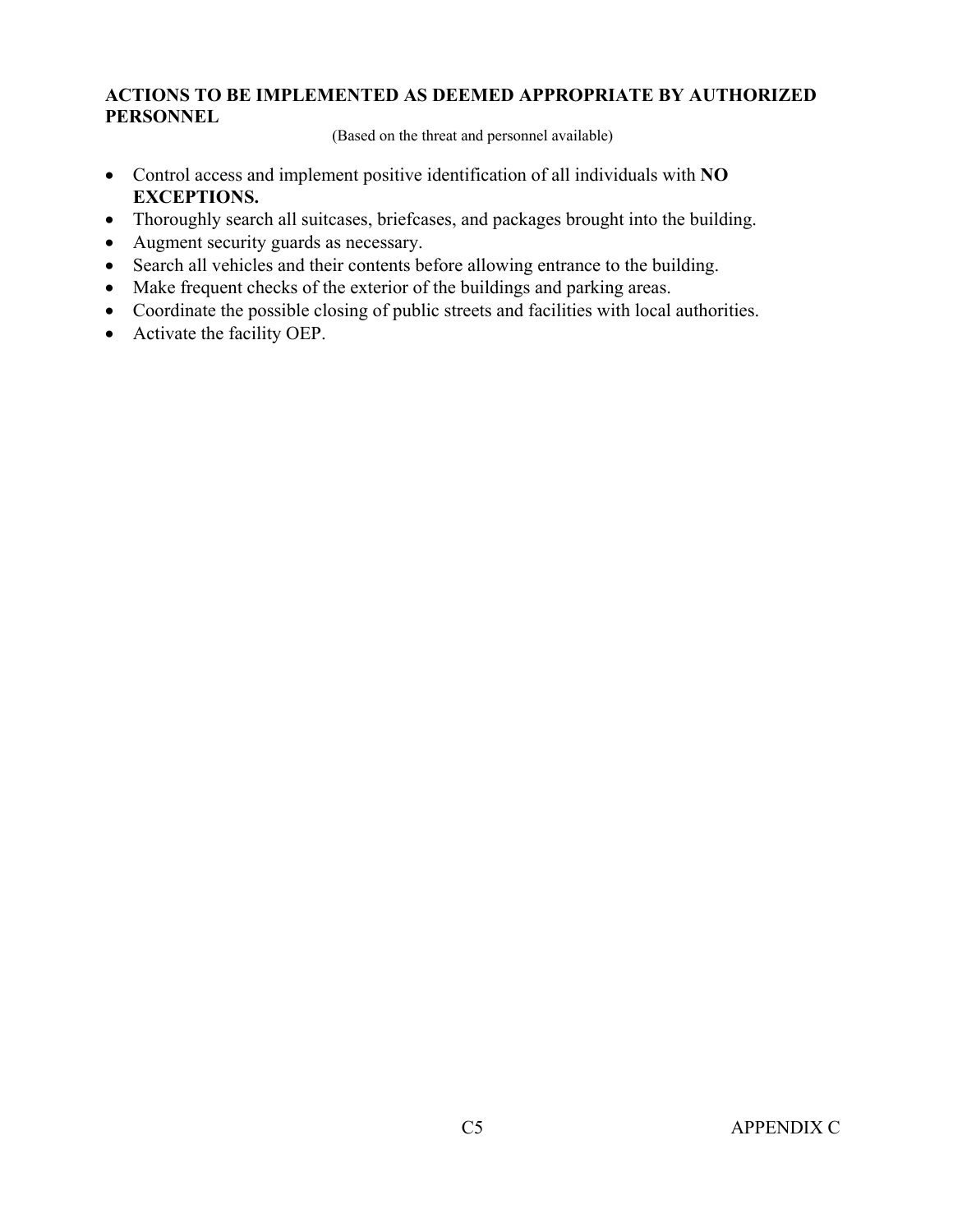# **DEPARTMENT OF COMMERCE**

# **DOJ/DOC LEVEL (II) BUILDING**

### **PHASED SECURITY ALERT GUIDELINES**

### **ALERT LEVEL ONE Low Condition (Green)**

**LOW Low Risk of Terrorist Attacks**

This condition is declared when a general threat of possible terrorist activity exists but warrants only a normal security posture. DOC operating units should consider the following general measures in addition to the agency-specific protective measures that have been developed and implemented:

### **REQUIRED ACTIONS**

- Refine and exercise preplanned protective measures, as appropriate.
- Ensure personnel receive proper training on the Homeland Security Advisory System and specific preplanned facility/agency protective measures.
- Institute a process to assure that all facilities are regularly assessed for vulnerabilities to terrorist attacks and all reasonable measures are taken to reduce these vulnerabilities.

### **ALERT LEVEL TWO Guarded Condition (Blue)**

**GUARDED General Risk of Terrorist** 

These actions are taken when there is a general threat of possible terrorist activity against customers, visitors, and facilities, the nature and extent of which are unpredictable and circumstances do not justify full implementation of Alert Level Three. The actions must be capable of being maintained indefinitely. In addition to the protective measures taken in the previous Alert Level, DOC operating units should implement the following general measures and/or agency-specific protective measures as necessary:

- Continue all measures listed in Alert Level One.
- Check communications with designated emergency response or command locations.
- Review and update your continuity of operations plan (COOP) and emergency occupant plan (OEP) response procedures to include checking communications with designated emergency response personnel and agency phone trees.
- Provide your employees with any information that would strengthen their ability to act appropriately.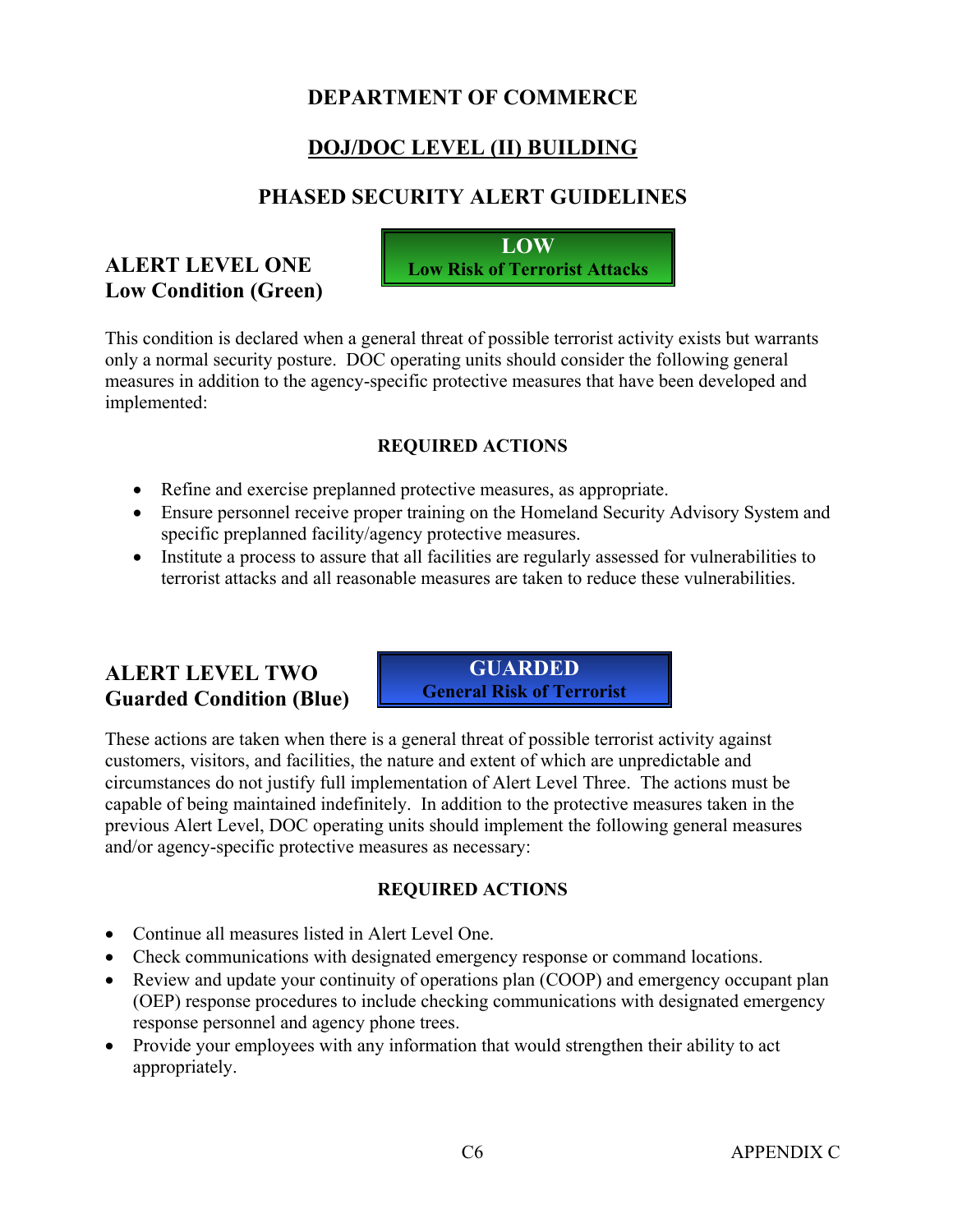- At regular intervals, remind employees to be suspicious and inquisitive about strangers, particularly those carrying suitcases or other containers. Watch for suspicious vehicles on or adjacent to federal property. Watch for abandoned parcels or suitcases and any unusual activity.
- Ensure the building managers or representatives with access to building plans and occupant emergency plans are available at all times.
- Review all plans and requirements related to the implementation of higher security alert levels.

(Based on the threat and personnel available)

- Increase security spot checks of vehicles and persons entering federal property.
- Limit access points for vehicles and personnel commensurate with a reasonable flow of traffic.
- Require U.S. Government identification for employees and state driver's license or comparable valid identification for visitors.
- Inspect and search all packages, handbags, and other containers, except those carried by persons displaying U.S. Government credentials. **DENY ENTRANCE TO ALL PERSONS WHO REFUSE THIS INSPECTION.**
- Check basement, engineering spaces, heating and air conditioning ducts, shrubbery, and potential entry points such as roof openings, steam and other utility tunnels, doors, and windows.
- Secure buildings, rooms, and storage areas not in regular use.
- Consult with local authorities on the threat and mutual anti-terrorism measures.
- Review and coordinate security measures for high-risk personnel as appropriate.
- After normal duty hours, ensure exterior and parking area lighting is operating properly in order to discourage intruders.

### **ALERT LEVEL THREE Elevated Condition (Yellow)**

**ELEVATED Significant Risk of Terrorist Attacks**

These actions are taken when an increased and more predictable threat of terrorist activity exists. These actions must be capable of being maintained for weeks without causing undue hardship, affecting the operations of our customers, and aggravating relations with local authorities. An Elevated Condition is declared when there is a significant risk of terrorist attacks. In addition to the protective measures taken in the previous Threat Conditions, DOC operating units should implement the following general measures and/or agency-specific protective measures as necessary: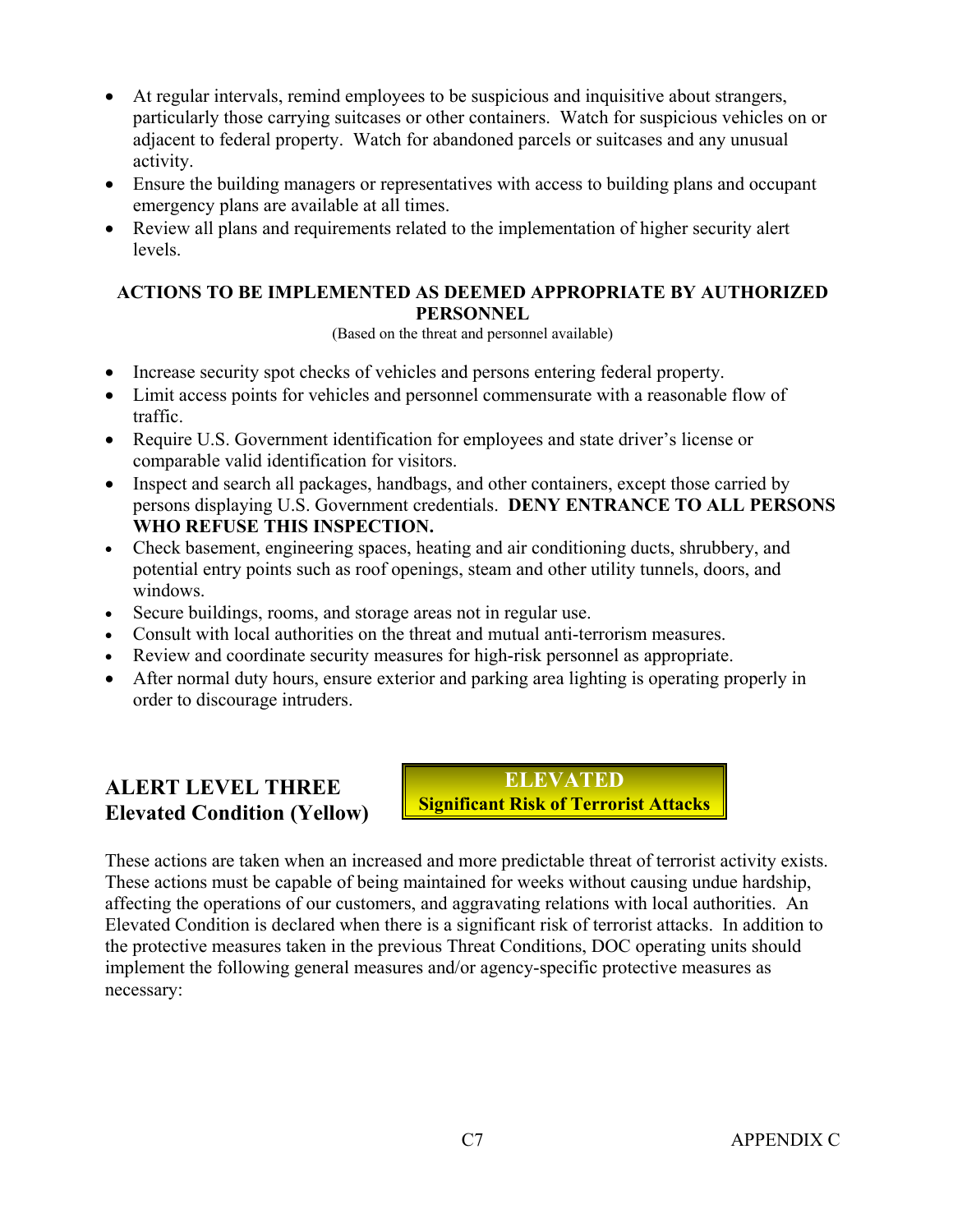- Continue all measures listed in Alert Level Two.
- Increase the surveillance of critical locations.
- Coordinate emergency plans as appropriate with nearby jurisdictions.
- Assess whether the precise characteristics of the threat require the further refinement of preplanned protective measures.
- Implement contingency and emergency response plans, as appropriate.
- Warn customers of any potential form of terrorist attack.
- Keep all personnel involved in implementing anti-terrorist contingency plans on call.
- Check plans for the implementation of the next alert level.
- At the beginning and end of each workday, as well as at other regular and frequent intervals, inspect the interior and exterior of buildings (those in regular use) for suspicious packages.
- To build confidence among staff, increase contacts with individuals responsible for activities such as child care centers and agencies with high amounts of personal threat reporting.
- Make customers aware of the general situation in order to stop rumors and prevent unnecessary alarm.

### **ACTIONS TO BE IMPLEMENTED AS DEEMED APPROPRIATE BY AUTHORIZED PERSONNEL**

(Based on the threat and personnel available)

- Move unchecked cars and objects (i.e. crates, trash containers, etc.) at least 100 feet from buildings. Use other measures when distance cannot be achieved.
- Direct personnel who handle mail and deliveries to examine incoming material (above the regular examination process) for letter or parcel bombs.
- Implement additional security measures for high-risk personnel as appropriate.
- Consult local authorities on threat and mutual anti-terrorism measures.
- After normal duty hours, require all employees and visitors to sign the building register upon entering and leaving the building.

# **ALERT LEVEL FOUR High Condition (Orange)**



These actions are taken when an incident occurs, or intelligence is received indicating that some form of terrorist action against customers and facilities is likely. Implementation of measures in this alert level for more than a short period probably will create hardship; affect the operations of our customers, and significantly increase operating costs. A High Condition is declared when there is a high risk of terrorist attacks. In addition to the protective measures taken in the previous Threat Conditions, DOC operating units should implement the following general measures and/or agency-specific protective measures as necessary: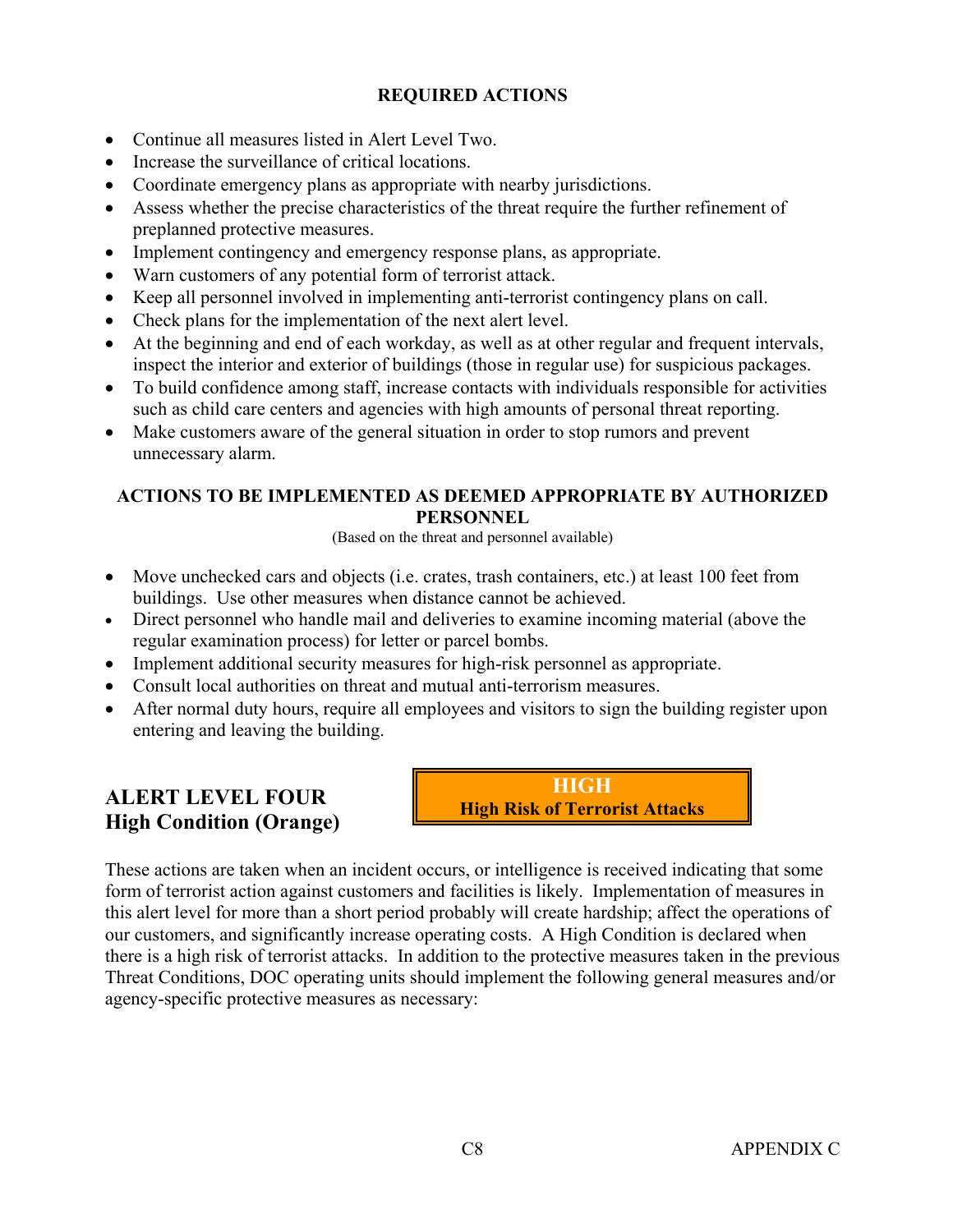- Continue or introduce all measures listed in Alert Level Three.
- Coordinate necessary security efforts with Federal, State, and local law enforcement agencies or any National Guard or other appropriate armed forces organizations; keep all security personnel on immediate recall.
- Take additional precautions at public events and consider alternative venues or even cancellation.
- Prepare to execute continuity of operations plan, such as moving to an alternate site or dispersing the workforce.
- Restrict threatened facility access to essential personnel only.
- Limit access points to the absolute minimum.
- Protect all designated vulnerable points.
- Limit facility access points to the absolute minimum.
- Protect all designated vulnerable points.

#### **ACTIONS TO BE IMPLEMENTED AS DEEMED APPROPRIATE BY AUTHORIZED PERSONNEL**

(Based on the threat and personnel available)

- Strictly enforce control of entry. Randomly search vehicles.
- Increase patrol tempo of security guards and police officers.
- Erect barriers and obstacles to control traffic flow.
- Consult with local authorities about closing public streets that might make facilities more vulnerable to attacks.
- Restrict outside vehicular parking to 300 feet from the facility. Use other measures where distance cannot be achieved.

### **ALERT LEVEL FIVE Severe Condition (Red)**

**SEVERE Severe Risk of Terrorist Attacks** 

These actions are taken in the immediate area where a terrorist attack has occurred or when intelligence has been received that terrorist action against a specific location or person is imminent. Normally this alert level is declared as a localized condition. A Severe Condition reflects a severe risk of terrorist attacks. Under most circumstances, the protective measures for a Severe Condition are not intended to be sustained for substantial periods of time. In addition to the protective measures in the previous Threat Conditions, DOC operating units should implement the following general measures and/or agency-specific protective measures as necessary: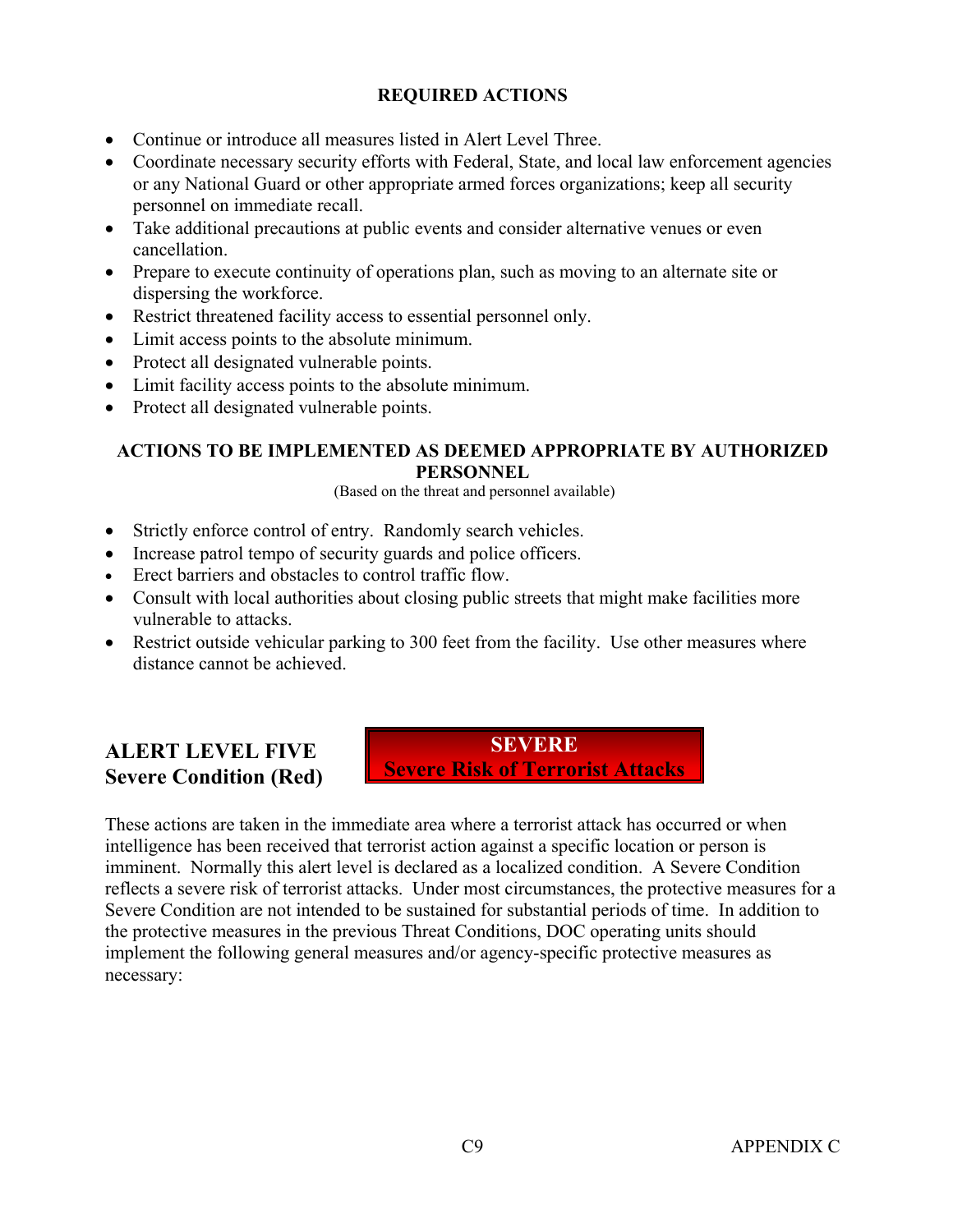- Continue all actions listed in Alert Level Four.
- Assign emergency response personnel and preposition and mobilize specially trained teams or resources.
- Monitor, redirect, or constrain transportation systems.
- Increase or redirect personnel to address critical emergency needs.
- Control access and implement positive identification of all individuals with **NO EXCEPTIONS**.
- Thoroughly search all suitcases, briefcases, and packages brought into the building.
- Augment security guards as necessary.
- Search all vehicles and their contents before allowing entrance to the building.
- As directed by authorized officials, close the facility.

#### **ACTIONS TO BE IMPLEMENTED AS DEEMED APPROPRIATE BY AUTHORIZED PERSONNEL**

(Based on the threat and personnel available)

- Make frequent checks of the exterior of the buildings and parking areas.
- Coordinate the possible closing of public streets and facilities with local authorities.
- Activate the facility OEP.
- Consider closing the facility.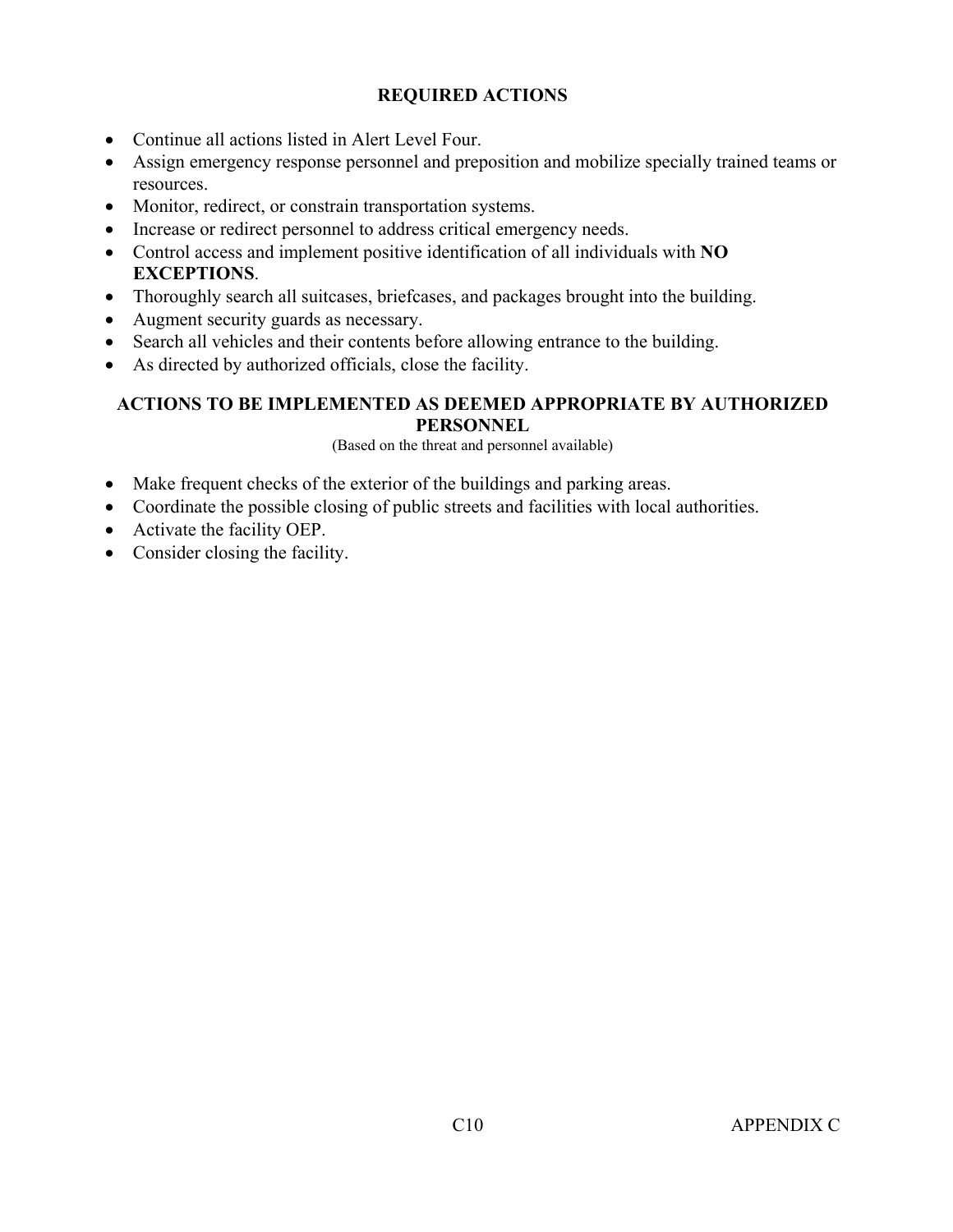### **DEPARTMENT OF COMMERCE**

# **DOJ/DOC LEVEL (III) BUILDING**

# **PHASED SECURITY ALERT GUIDELINES**

### **ALERT LEVEL ONE Low Condition (Green)**

**LOW Low Risk of Terrorist Attacks**

This condition is declared when a general threat of possible terrorist activity exists but warrants only a normal security posture. DOC operating units should consider the following general measures in addition to the agency-specific protective measures that have been developed and implemented:

### **REQUIRED ACTIONS**

- Refine and exercise preplanned protective measures, as appropriate.
- Ensure personnel receive proper training on the Homeland Security Advisory System and specific preplanned facility/agency protective measures.
- Institute a process to assure that all facilities are regularly assessed for vulnerabilities to terrorist attacks and all reasonable measures are taken to reduce these vulnerabilities.

# **ALERT LEVEL TWO Guarded Condition (Blue)**

**GUARDED General Risk of Terrorist** 

These actions are taken when there is a general threat of possible terrorist activity against customers, visitors, and facilities, the nature and extent of which are unpredictable and circumstances do not justify full implementation of Alert Level Three. The actions must be capable of being maintained indefinitely. In addition to the protective measures taken in the previous Alert Level, DOC operating units should implement the following general measures and/or agency-specific protective measures as necessary:

- Continue all measures listed in Alert Level One.
- Check communications with designated emergency response or command locations.
- Review and update your continuity of operations plan (COOP) and emergency occupant plan (OEP) response procedures to include checking communications with designated emergency response personnel and agency phone trees.
- Provide your employees with any information that would strengthen their ability to act appropriately.
- Require U.S. Government identification for employees and state driver's license or comparable valid identification for visitors.
- Inspect and search all packages, handbags, and other containers, except those carried by persons displaying U.S. Government credentials. **DENY ENTRANCE TO ALL PERSONS WHO REFUSE THIS INSPECTION.**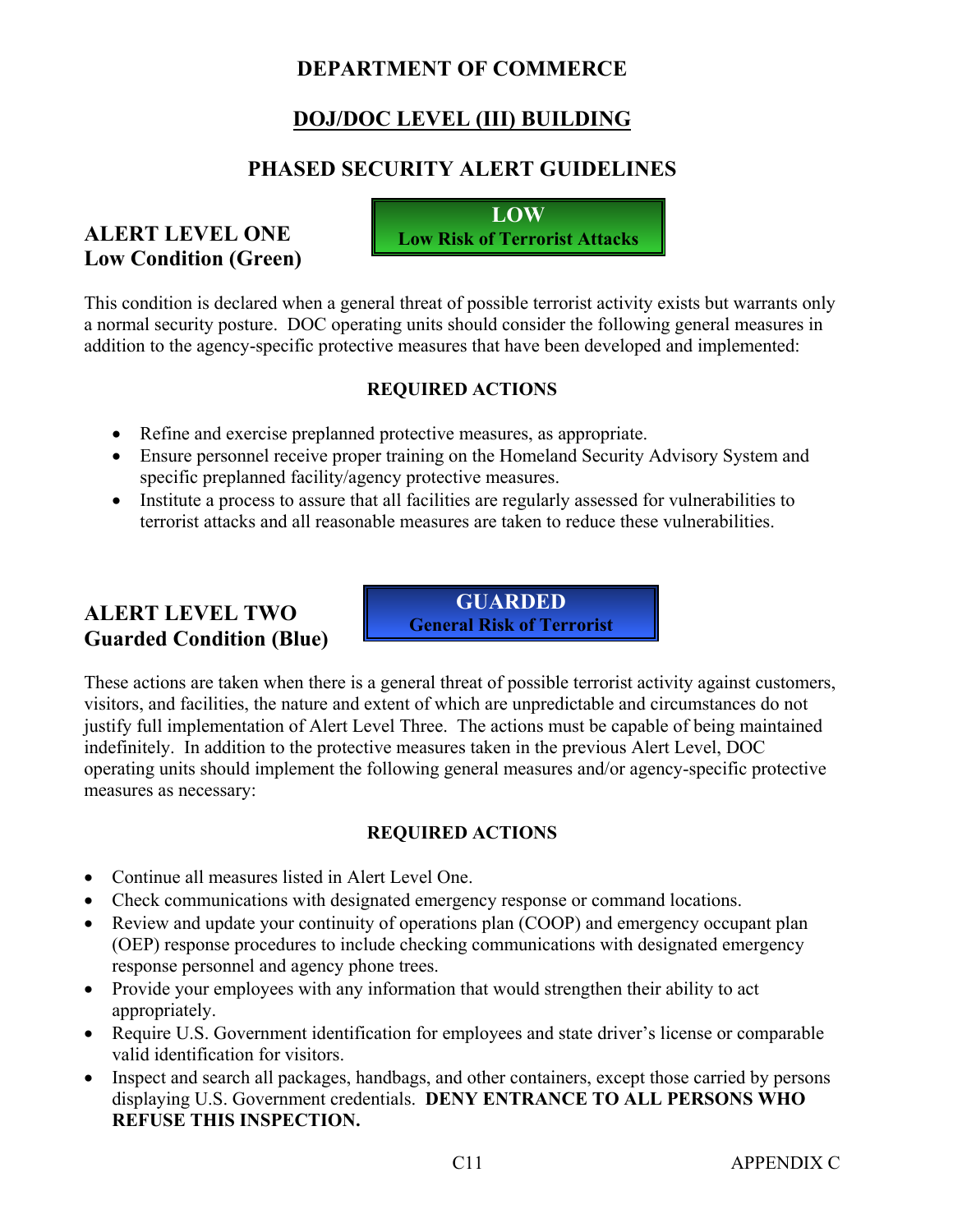- At regular intervals, remind employees to be suspicious and inquisitive about strangers, particularly those carrying suitcases or other containers. Watch for suspicious vehicles on or adjacent to federal property. Watch for abandoned parcels or suitcases and any unusual activity.
- Ensure the building managers or representatives with access to building plans and occupant emergency plans are available at all times.
- Secure buildings, rooms, and storage areas not in regular use.
- Review all plans and requirements related to the implementation of higher security alert levels.
- Review and coordinate security measures for high-risk personnel as appropriate.
- Increase security spot checks of vehicles and persons entering property.

(Based on the threat and personnel available)

- Limit access points for vehicles and personnel commensurate with a reasonable flow of traffic.
- Check basement, engineering spaces, heating and air conditioning ducts, shrubbery, and potential entry points such as roof openings, steam and other utility tunnels, doors, and windows.
- Consult with local authorities on the threat and mutual anti-terrorism measures.
- After normal duty hours, ensure exterior and parking area lighting is operating properly in order to discourage intruders.

# **ALERT LEVEL THREE Elevated Condition (Yellow)**

**ELEVATED Significant Risk of Terrorist Attacks**

These actions are taken when an increased and more predictable threat of terrorist activity exists. These actions must be capable of being maintained for weeks without causing undue hardship, affecting the operations of our customers, and aggravating relations with local authorities. An Elevated Condition is declared when there is a significant risk of terrorist attacks. In addition to the protective measures taken in the previous Threat Conditions, DOC operating units should implement the following general measures and/or agency-specific protective measures as necessary:

- Continue all measures listed in Alert Level Two.
- Increase the surveillance of critical locations.
- Coordinate emergency plans as appropriate with nearby jurisdictions.
- Assess whether the precise characteristics of the threat require the further refinement of preplanned protective measures.
- Implement contingency and emergency response plans, as appropriate.
- Warn customers of any potential form of terrorist attack.
- Direct personnel who handle mail and deliveries to examine incoming material (above the regular examination process) for letter or parcel bombs.
- At early stages, inform the Building Security Committees of actions to be taken. Explain the reasons for the actions.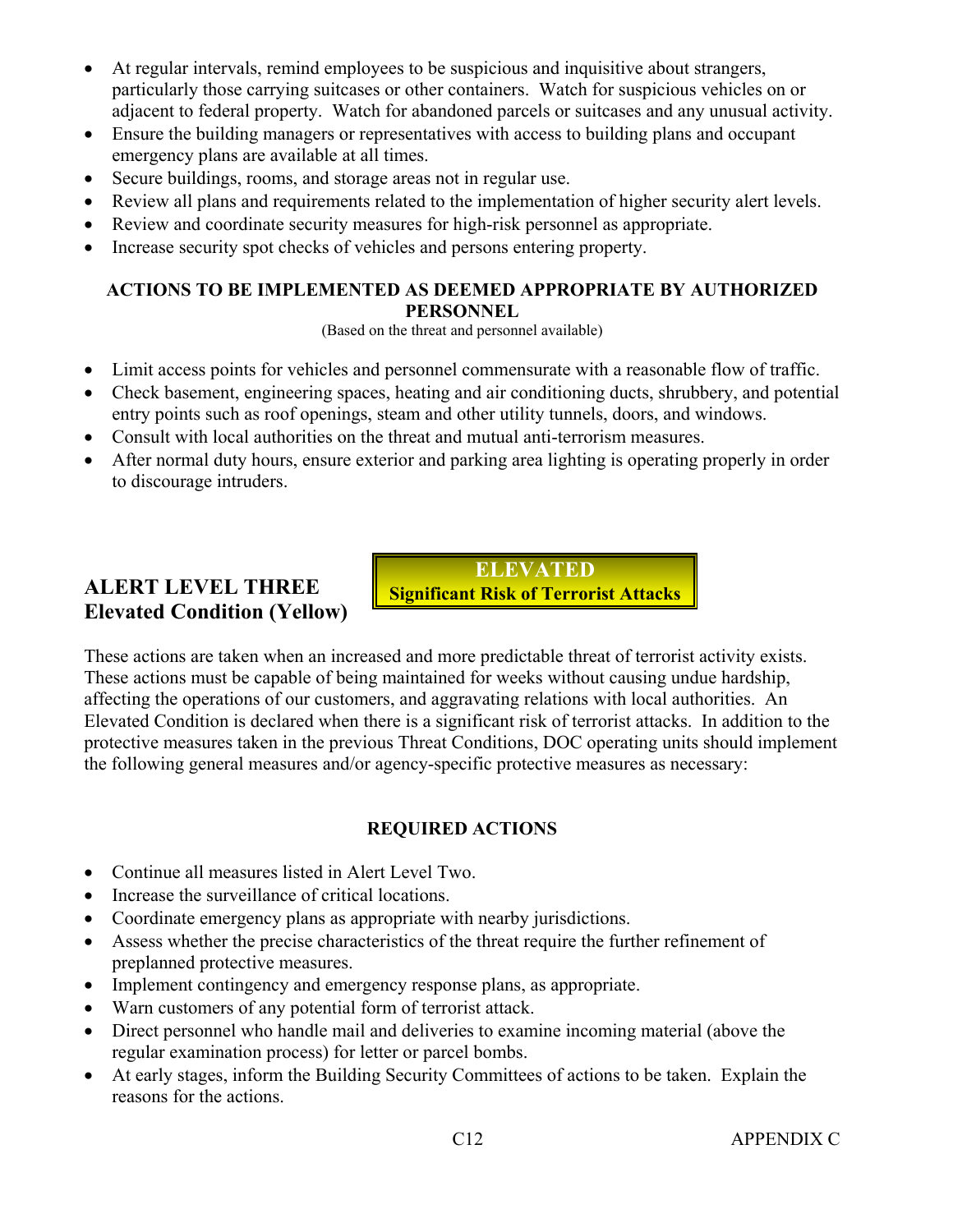- Keep all personnel involved in implementing anti-terrorist contingency plans on call.
- Check plans for the implementation of the next alert level.
- At the beginning and end of each workday, as well as at other regular and frequent intervals, inspect the interior and exterior of buildings (those in regular use) for suspicious packages.
- To build confidence among staff, increase contacts with individuals responsible for activities such as child care centers and agencies with high amounts of personal threat reporting.
- Make customers aware of the general situation in order to stop rumors and prevent unnecessary alarm.
- After normal duty hours, require all employees and visitors to sign the building register upon entering and leaving the building.

(Based on the threat and personnel available)

- Move unchecked cars and objects (i.e. crates, trash containers, etc.) at least 100 feet from buildings. Use other measures when distance cannot be achieved.
- Implement additional security measures for high-risk personnel as appropriate.
- Consult local authorities on threat and mutual anti-terrorism measures.

# **ALERT LEVEL FOUR High Condition (Orange)**

**HIGH High Risk of Terrorist Attacks**

These actions are taken when an incident occurs, or intelligence is received indicating that some form of terrorist action against customers and facilities is likely. Implementation of measures in this alert level for more than a short period probably will create hardship; affect the operations of our customers, and significantly increase operating costs. A High Condition is declared when there is a high risk of terrorist attacks. In addition to the protective measures taken in the previous Threat Conditions, DOC operating units should implement the following general measures and/or agencyspecific protective measures as necessary:

- Continue or introduce all measures listed in Alert Level Three.
- Coordinate necessary security efforts with Federal, State, and local law enforcement agencies or any National Guard or other appropriate armed forces organizations; keep all security personnel on immediate recall.
- Take additional precautions at public events and consider alternative venues or even cancellation.
- Prepare to execute continuity of operations plan, such as moving to an alternate site or dispersing the workforce.
- Restrict threatened facility access to essential personnel only.
- Limit access points to the absolute minimum.
- Strictly enforce control of entry. Randomly search vehicles.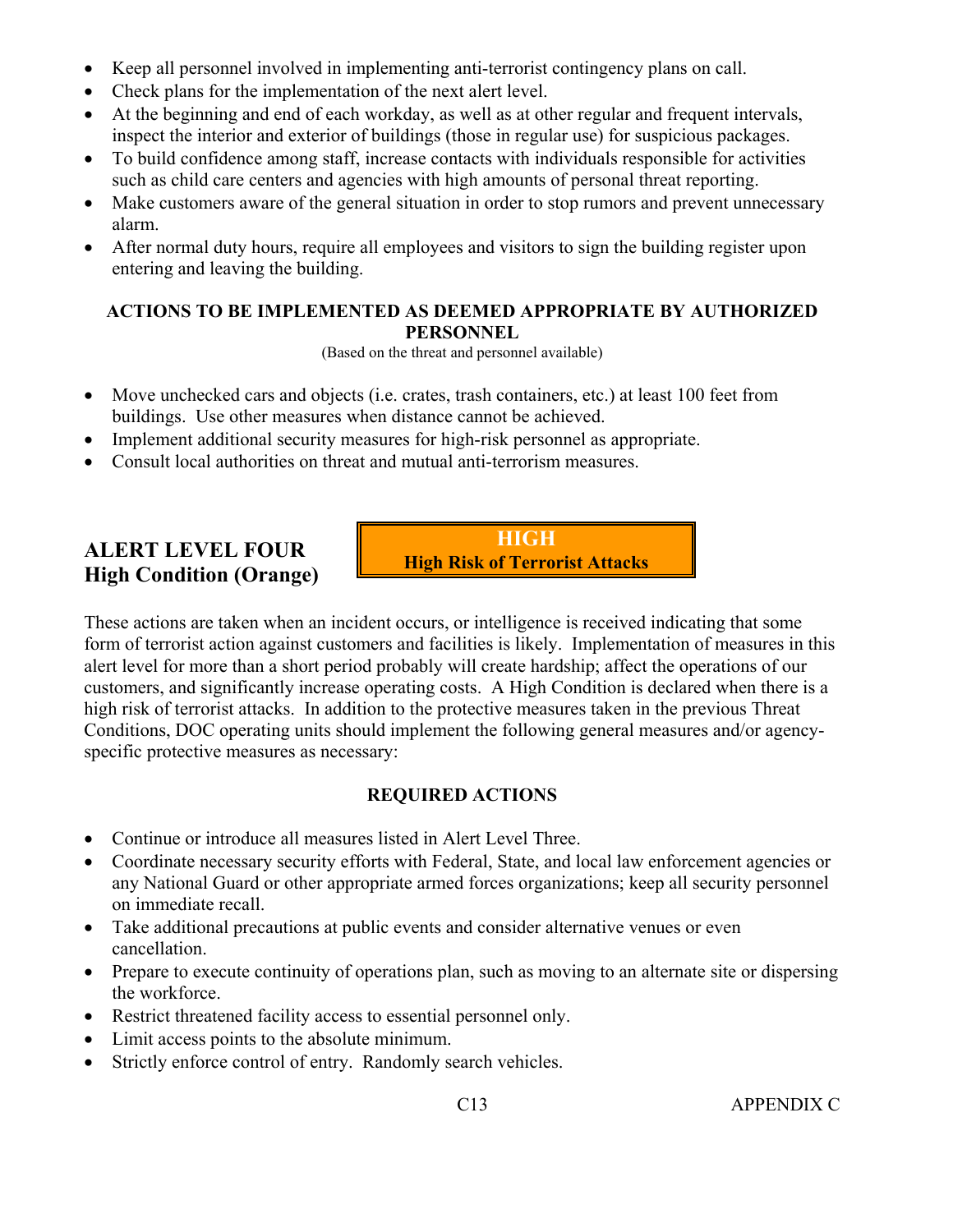- Increase patrol tempo of security guards and police officers.
- Protect all designated vulnerable points.

(Based on the threat and personnel available)

- Erect barriers and obstacles to control traffic flow
- Consult with local authorities about closing public streets that might make facilities more vulnerable to attacks.
- Restrict outside vehicular parking to 300 feet from the facility. Use other measures where distance cannot be achieved.

### **ALERT LEVEL FIVE Severe Condition (Red)**

**SEVERE Severe Risk of Terrorist Attacks** 

These actions are taken in the immediate area where a terrorist attack has occurred or when intelligence has been received that terrorist action against a specific location or person is imminent. Normally this alert level is declared as a localized condition. A Severe Condition reflects a severe risk of terrorist attacks. Under most circumstances, the protective measures for a Severe Condition are not intended to be sustained for substantial periods of time. In addition to the protective measures in the previous Threat Conditions, DOC operating units should implement the following general measures and/or agency-specific protective measures as necessary:

### **REQUIRED ACTIONS**

- Continue all actions listed in Alert Level Four.
- Assign emergency response personnel and preposition and mobilize specially trained teams or resources.
- Monitor, redirect, or constrain transportation systems.
- Increase or redirect personnel to address critical emergency needs.
- Control access and implement positive identification of all individuals with **NO EXCEPTIONS**.
- Thoroughly search all suitcases, briefcases, and packages brought into the building.
- Augment security guards as necessary.
- Search all vehicles and their contents before allowing entrance to the building.
- As directed by authorized officials, close the facility.

#### **ACTIONS TO BE IMPLEMENTED AS DEEMED APPROPRIATE BY AUTHORIZED PERSONNEL**

(Based on the threat and personnel available)

- Make frequent checks of the exterior of the buildings and parking areas.
- Coordinate the possible closing of public streets and facilities with local authorities.
- Activate the facility OEP.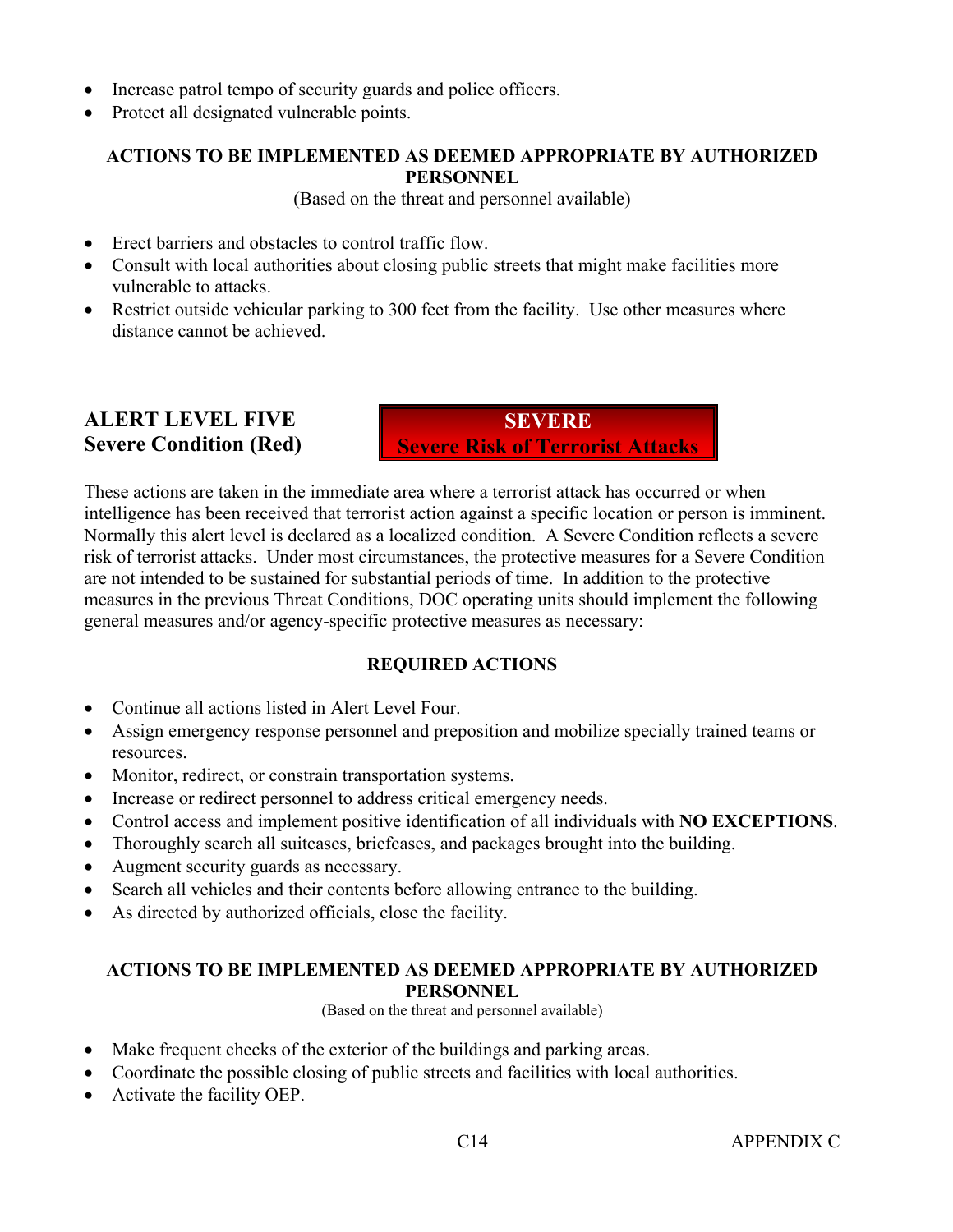### **DEPARTMENT OF COMMERCE**

# **DOJ/DOC LEVEL (IV) BUILDINGS**

# **PHASED SECURITY ALERT GUIDELINES**

### **ALERT LEVEL ONE Low Condition (Green)**

**LOW Low Risk of Terrorist Attacks**

This condition is declared when a general threat of possible terrorist activity exists but warrants only a normal security posture. DOC operating units should consider the following general measures in addition to the agency-specific protective measures you have developed and implemented:

### **REQUIRED ACTIONS**

- Refine and exercise preplanned protective measures, as appropriate.
- Ensure personnel receive proper training on the Homeland Security Advisory System and specific preplanned facility/agency protective measures.
- Institute a process to assure that all facilities are regularly assessed for vulnerabilities to terrorist attacks and all reasonable measures are taken to reduce these vulnerabilities.

**GUARDED General Risk of Terrorist** 

### **ALERT LEVEL TWO Guarded Condition (Blue)**

These actions are taken when there is a general threat of possible terrorist activity against customers, visitors, and facilities, the nature and extent of which are unpredictable and circumstances do not justify full implementation of Alert Level Three. The actions must be capable of being maintained indefinitely. In addition to the protective measures taken in the previous Alert Level, DOC operating units should implement the following general measures and/or agency-specific protective measures as necessary:

- Continue all measures listed in Alert Level One.
- Check communications with designated emergency response or command locations.
- Review and update your continuity of operations plan (COOP) and emergency occupant plan (OEP) response procedures to include checking communications with designated emergency response personnel and agency phone trees.
- Provide your employees with any information that would strengthen their ability to act appropriately.
- At regular intervals, remind employees to be suspicious and inquisitive about strangers, particularly those carrying suitcases or other containers. Watch for suspicious vehicles on or adjacent to federal property. Watch for abandoned parcels or suitcases and any unusual activity.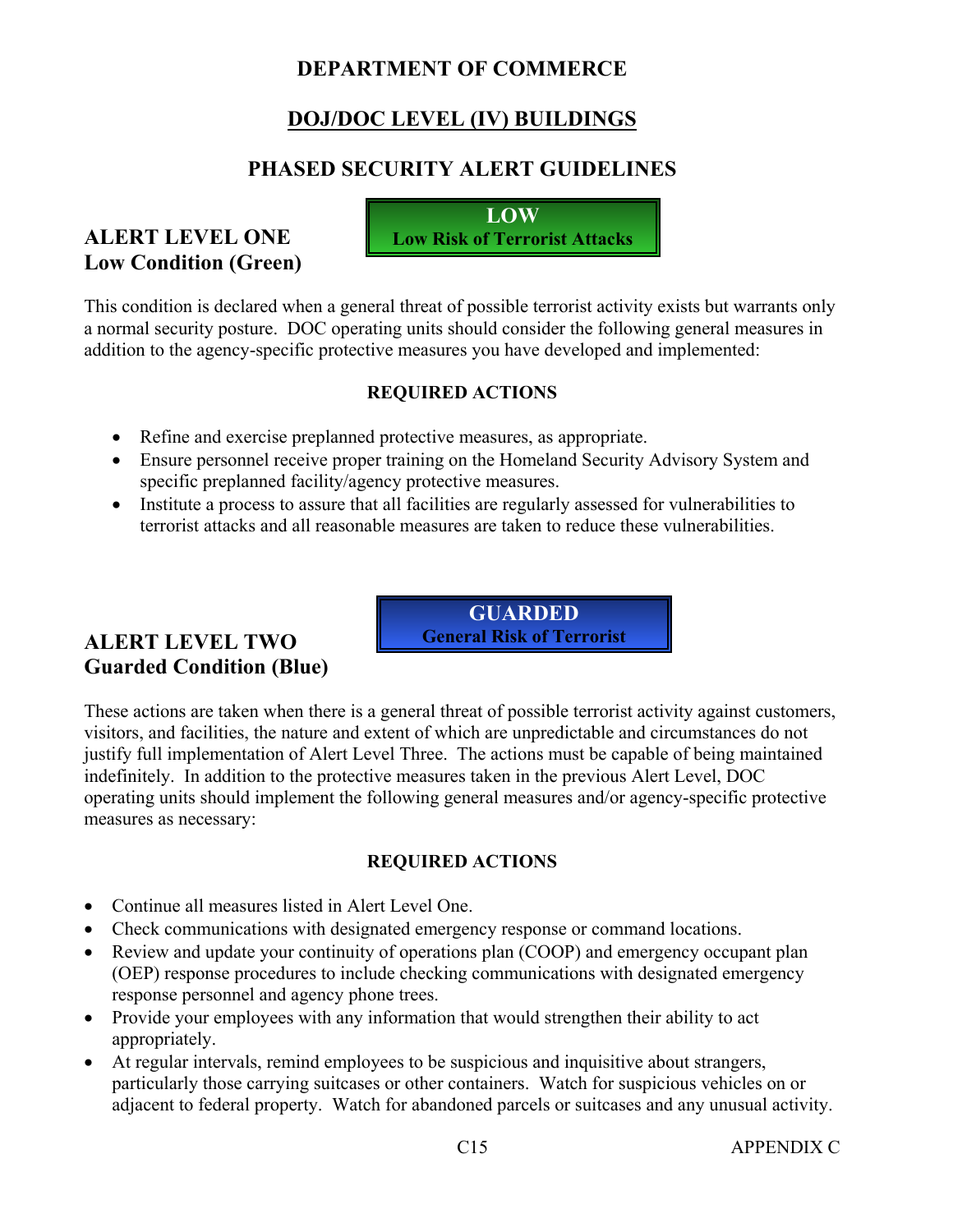- Require U.S. Government identification for employees and state driver's license or comparable valid identification for visitors.
- Inspect and search all packages, handbags, and other containers, except those carried by persons displaying U.S. Government credentials. **DENY ENTRANCE TO ALL PERSONS WHO REFUSE THIS INSPECTION.**
- Ensure the building managers or representatives with access to building plans and occupant emergency plans are available at all times.
- Secure buildings, rooms, and storage areas not in regular use.
- Review all plans and requirements related to the implementation of higher security alert levels.
- Review and coordinate security measures for high-risk personnel as appropriate.
- Increase security spot checks of vehicles and persons entering property.
- Check basement, engineering spaces, heating and air conditioning ducts, shrubbery, and potential entry points such as roof openings, steam and other utility tunnels, doors, and windows.
- Review all plans and requirements related to the introduction of higher security alert levels.
- After normal duty hours, ensure exterior and parking area lighting is operating properly in order to discourage intruders.

(Based on the threat and personnel available)

- Limit access points for vehicles and personnel commensurate with a reasonable flow of traffic.
- Consult with local authorities on the threat and mutual anti-terrorism measures.

### **ALERT LEVEL THREE Elevated Condition (Yellow)**

**ELEVATED Significant Risk of Terrorist Attacks**

These actions are taken when an increased and more predictable threat of terrorist activity exists. These actions must be capable of being maintained for weeks without causing undue hardship, affecting the operations of our customers, and aggravating relations with local authorities. An Elevated Condition is declared when there is a significant risk of terrorist attacks. In addition to the protective measures taken in the previous Threat Conditions, DOC operating units should implement the following general measures and/or agency-specific protective measures as necessary:

- Continue all measures listed in Alert Level Two.
- Increase the surveillance of critical locations.
- Coordinate emergency plans as appropriate with nearby jurisdictions.
- Assess whether the precise characteristics of the threat require the further refinement of preplanned protective measures.
- Implement contingency and emergency response plans, as appropriate.
- Warn customers of any potential form of terrorist attack.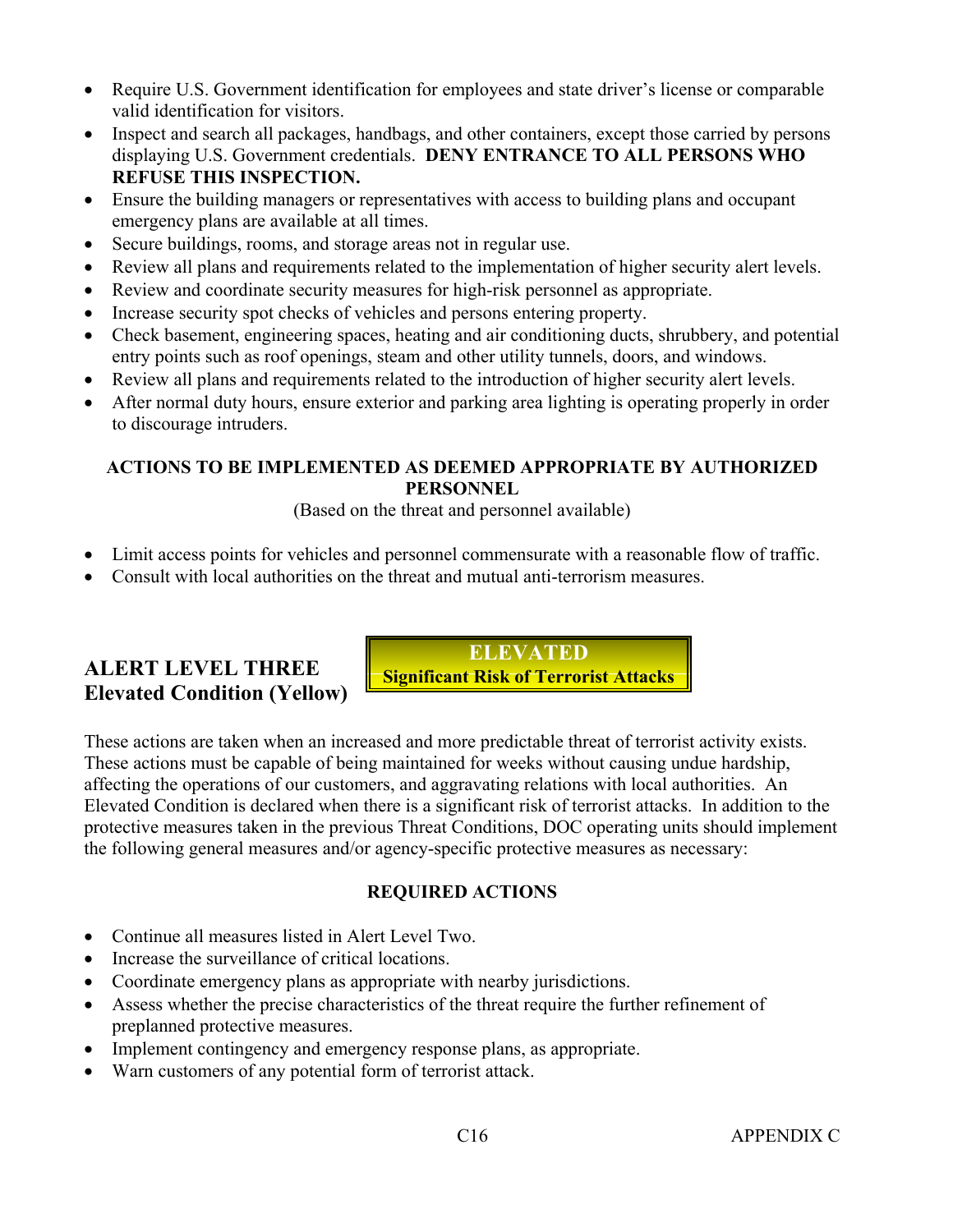- Direct personnel who handle mail and deliveries to examine incoming material (above the regular examination process) for letter or parcel bombs.
- At early stages, inform the Building Security Committees of actions to be taken. Explain the reasons for the actions.
- Keep all personnel involved in implementing anti-terrorist contingency plans on call.
- Check plans for the implementation of the next alert level.
- At the beginning and end of each workday, as well as at other regular and frequent intervals, inspect the interior and exterior of buildings (those in regular use) for suspicious packages.
- To build confidence among staff, increase contacts with individuals responsible for activities such as child care centers and agencies with high amounts of personal threat reporting.
- Make customers aware of the general situation in order to stop rumors and prevent unnecessary alarm.
- After normal duty hours, require all employees and visitors to sign the building register upon entering and leaving the building.
- Move unchecked cars and objects (i.e. crates, trash containers, etc.) at least 100 feet from buildings. Use other measures when distance cannot be achieved.
- Implement additional security measures for high-risk personnel as appropriate.
- After normal duty hours, require all employees and visitors to sign the building register upon entering and leaving the building.

(Based on the threat and personnel available)

• Consult local authorities on threat and mutual anti-terrorism measures.

# **ALERT LEVEL FOUR High Condition (Orange)**

**HIGH High Risk of Terrorist Attacks**

These actions are taken when an incident occurs, or intelligence is received indicating that some form of terrorist action against customers and facilities is likely. Implementation of measures in this alert level for more than a short period probably will create hardship; affect the operations of our customers, and significantly increase operating costs. A High Condition is declared when there is a high risk of terrorist attacks. In addition to the protective measures taken in the previous Threat Conditions, DOC operating units should implement the following general measures and/or agencyspecific protective measures as necessary:

- Continue or introduce all measures listed in Alert Level Three.
- Coordinate necessary security efforts with Federal, State, and local law enforcement agencies or any National Guard or other appropriate armed forces organizations; keep all security personnel on immediate recall.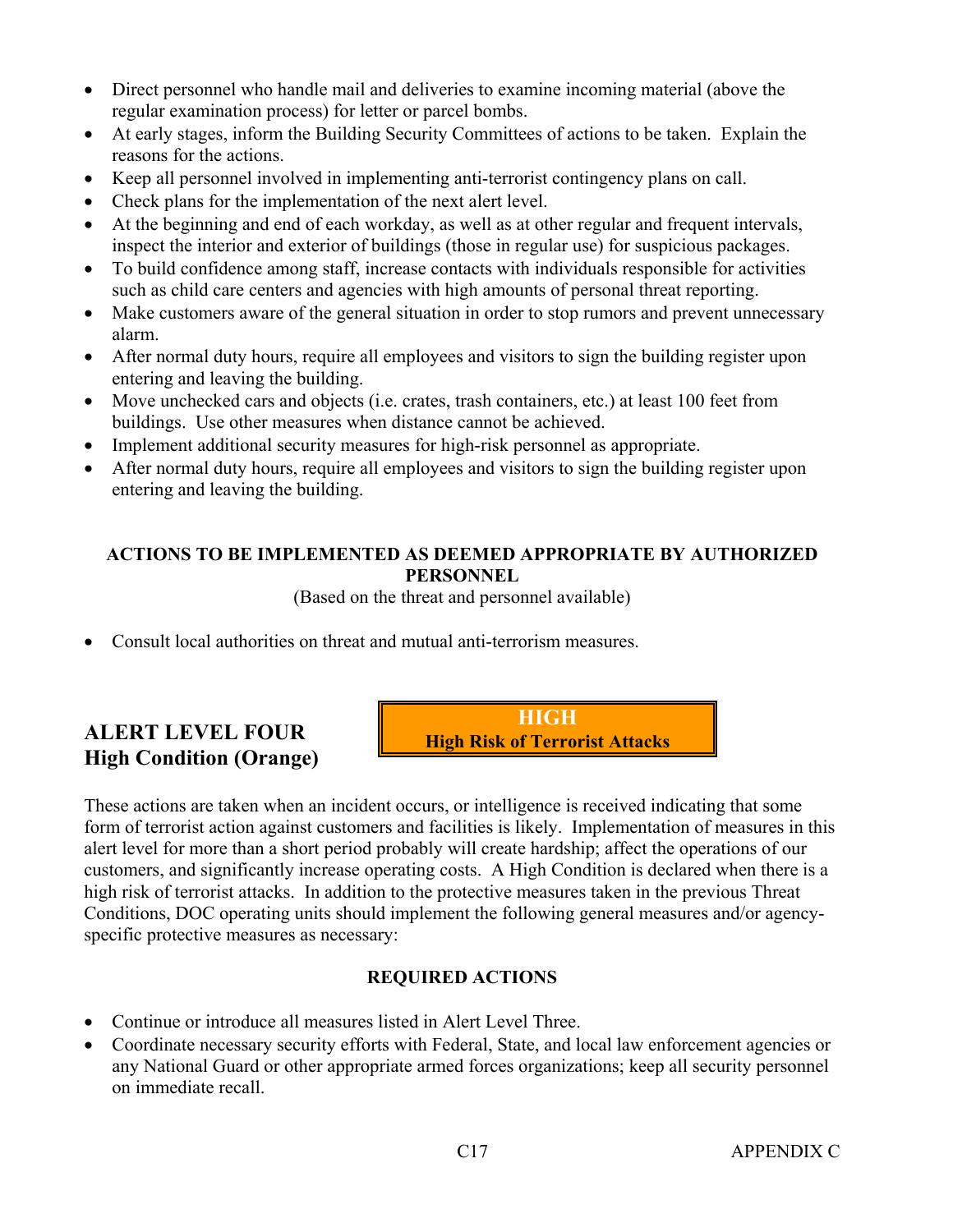- Take additional precautions at public events and consider alternative venues or even cancellation.
- Prepare to execute continuity of operations plan, such as moving to an alternate site or dispersing the workforce.
- Restrict threatened facility access to essential personnel only.
- Limit access points to the absolute minimum.
- Strictly enforce control of entry. Randomly search vehicles.
- Increase patrol tempo of security guards and police officers.
- Protect all designated vulnerable points.
- Erect barriers and obstacles to control traffic flow.
- Consult with local authorities about closing public streets that might make facilities more vulnerable to attacks.
- Restrict outside vehicular parking to 300 feet from the facility. Use other measures where distance cannot be achieved.

(Based on the threat and personnel available)

• NONE

# **ALERT LEVEL FIVE Severe Condition (Red)**

**SEVERE Severe Risk of Terrorist Attacks** 

These actions are taken in the immediate area where a terrorist attack has occurred or when intelligence has been received that terrorist action against a specific location or person is imminent. Normally this alert level is declared as a localized condition. A Severe Condition reflects a severe risk of terrorist attacks. Under most circumstances, the protective measures for a Severe Condition are not intended to be sustained for substantial periods of time. In addition to the protective measures in the previous Threat Conditions, DOC operating units should implement the following general measures and/or agency-specific protective measures as necessary:

- Continue all actions listed in Alert Level Four.
- Assign emergency response personnel and preposition and mobilize specially trained teams or resources.
- Monitor, redirect, or constrain transportation systems.
- Increase or redirect personnel to address critical emergency needs.
- Control access and implement positive identification of all individuals with **NO EXCEPTIONS**.
- Thoroughly search all suitcases, briefcases, and packages brought into the building.
- Augment security guards as necessary.
- Search all vehicles and their contents before allowing entrance to the building.
- Make frequent checks of the exterior of the buildings and parking areas.